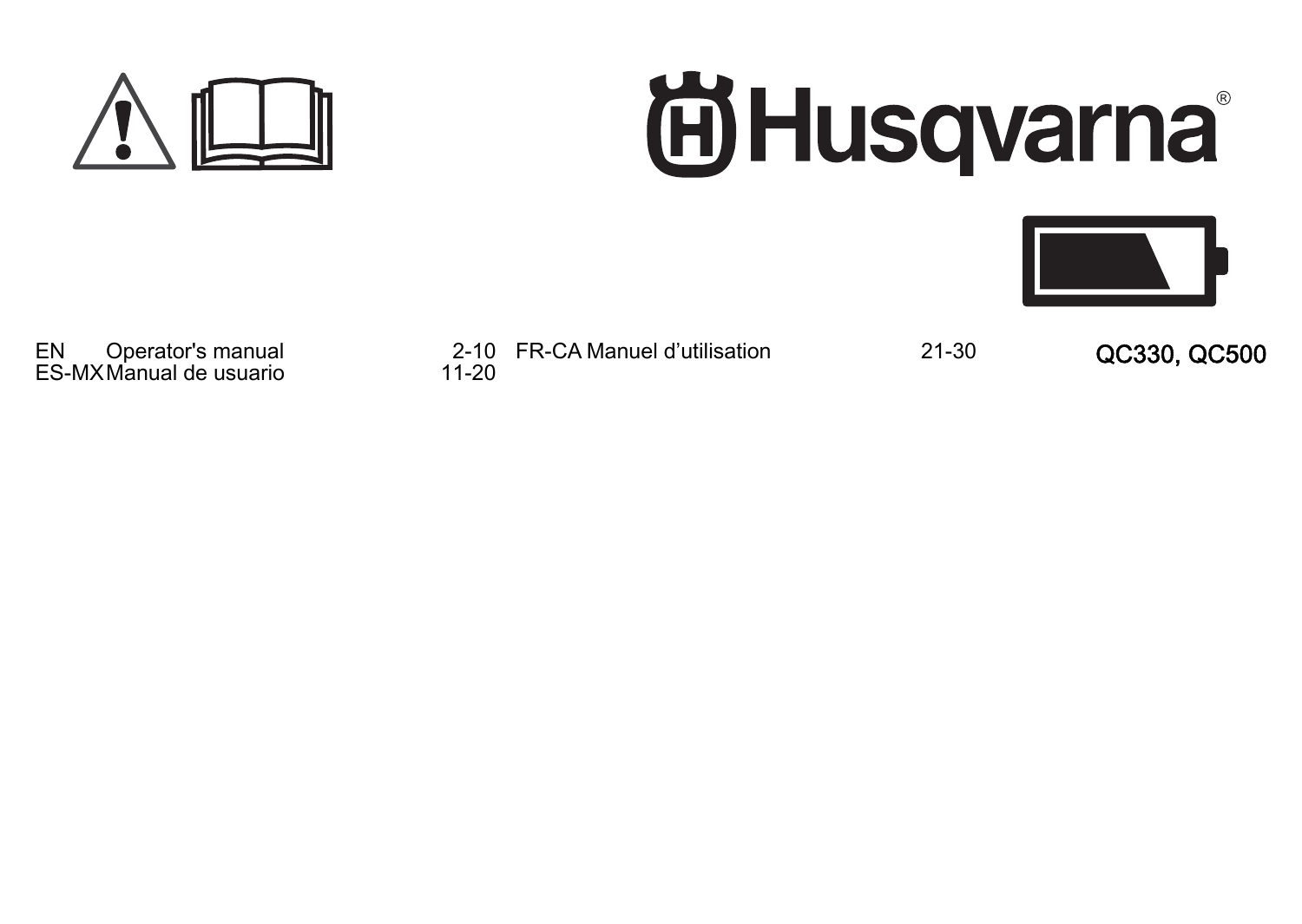#### PRODUCT OVERVIEW



- 
- 1. Battery **1.** Battery **1.** Battery **2.** LED indicator for the state of charge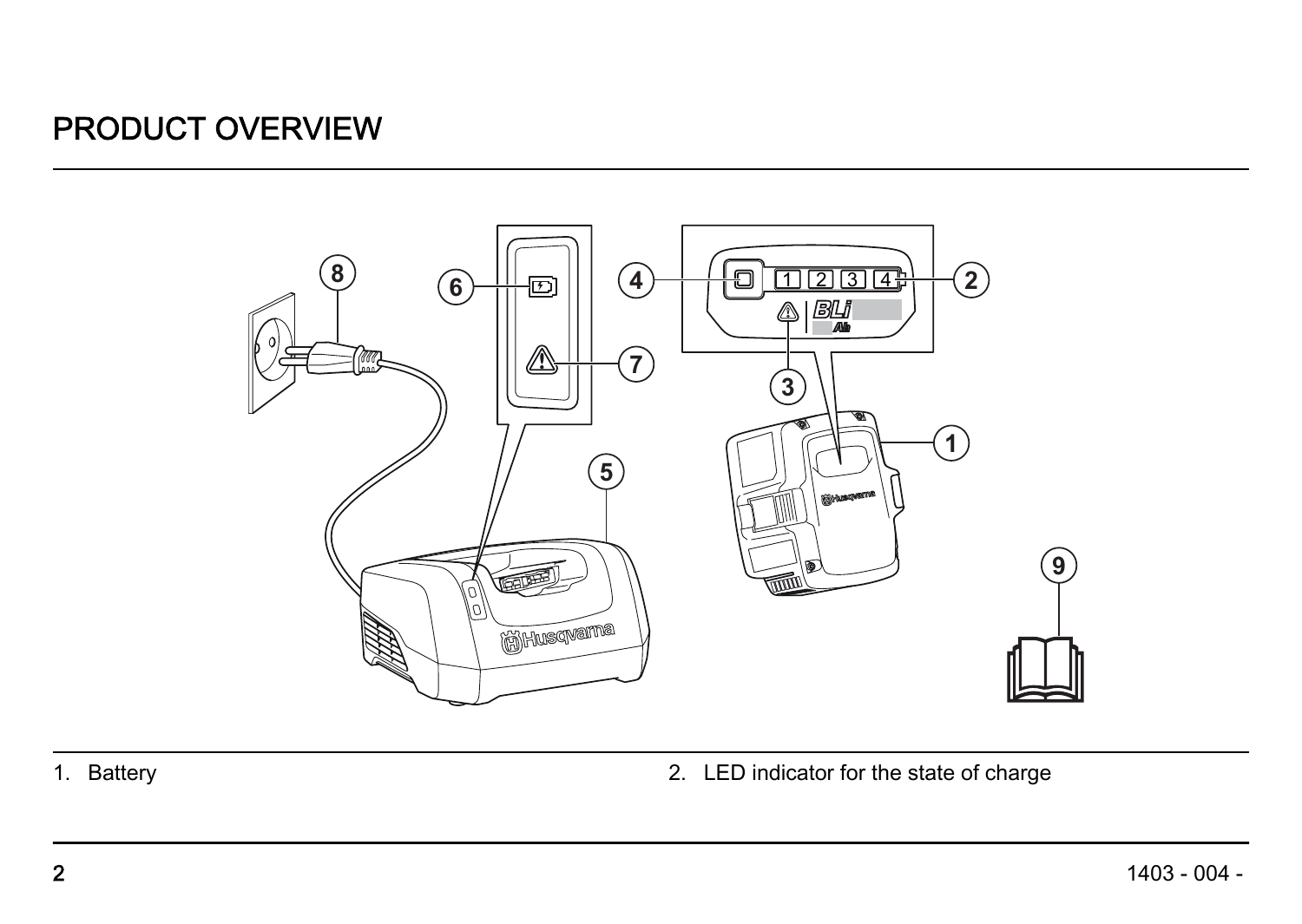- 3. Warning LED
- Battery indicator button
- 5. Battery charger
- Charging LED
- 7. Error LED
- 8. Power plug
- 9. Operator's manual

#### SYMBOLS ON THE PRODUCT



Be careful and use the product correctly. This product can cause serious injury or death to the operator or others.



Read the operator's manual carefully and make sure that you understand the instructions before use.

The product agrees with the applicable EC directives.



The product or package of the product is not domestic waste. Recycle it at an applicable disposal location for electrical and electronic equipment.



Keep the unit away from water and rain.



Use and keep the battery charger indoors only.

Note: Other symbols/decals on the product refer to certification requirements for some commercial areas.

#### SYMBOLS ON THE PRODUCT



Be careful and use the product correctly. This product can cause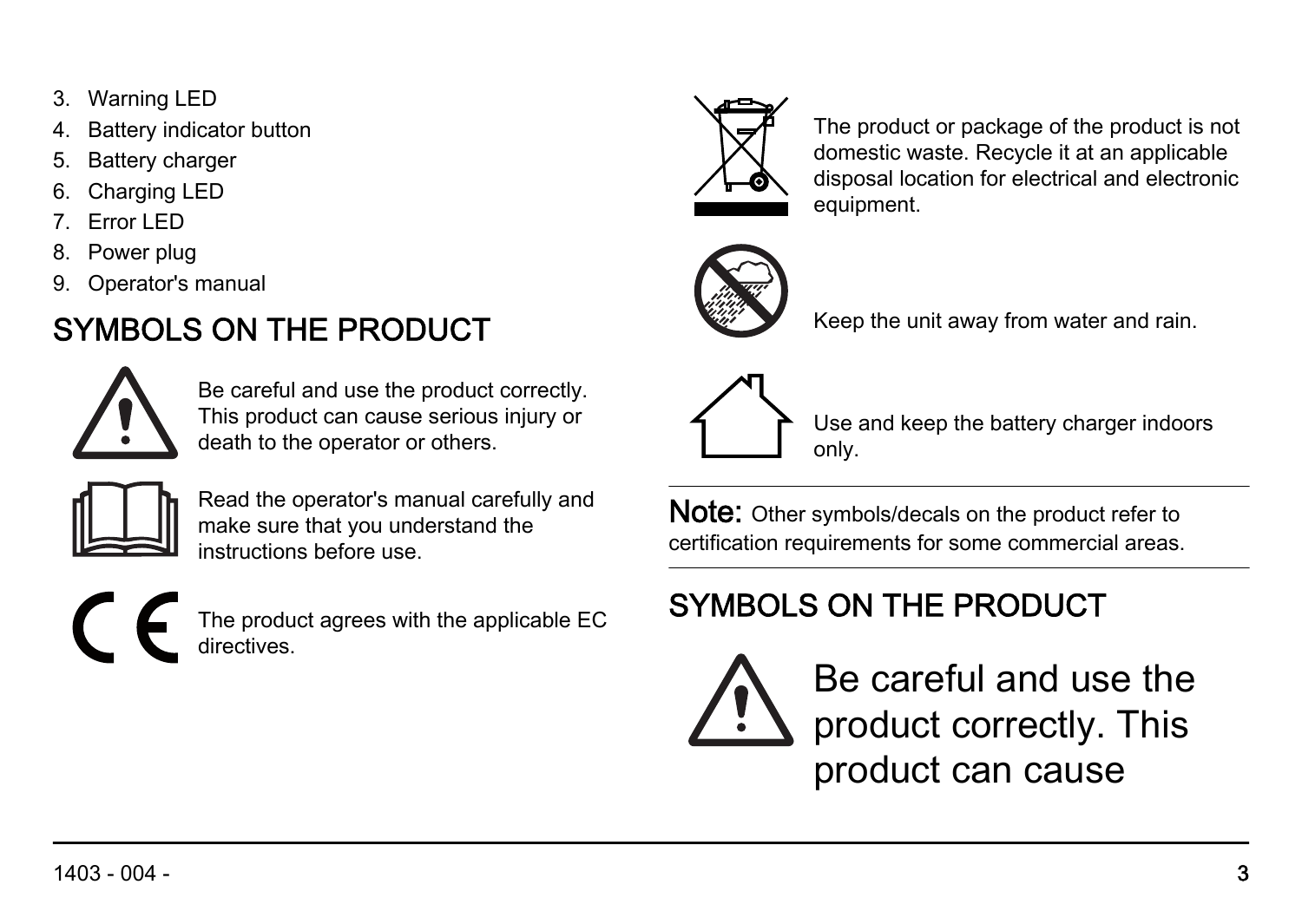serious injury or death to the operator or others.



Read the operator's manual carefully and make sure that you understand the instructions before use.



Keep the unit away from water and rain.



Use and keep the battery charger indoors only.

Note: Other symbols/decals on the product refer to certification requirements for some commercial areas.

### SAFETY DEFINITIONS

Warnings, cautions and notes are used to point out specially important parts of the manual.



WARNING: Used if there is a risk of injury or death for the operator or bystanders if the instructions in the manual are not obeyed.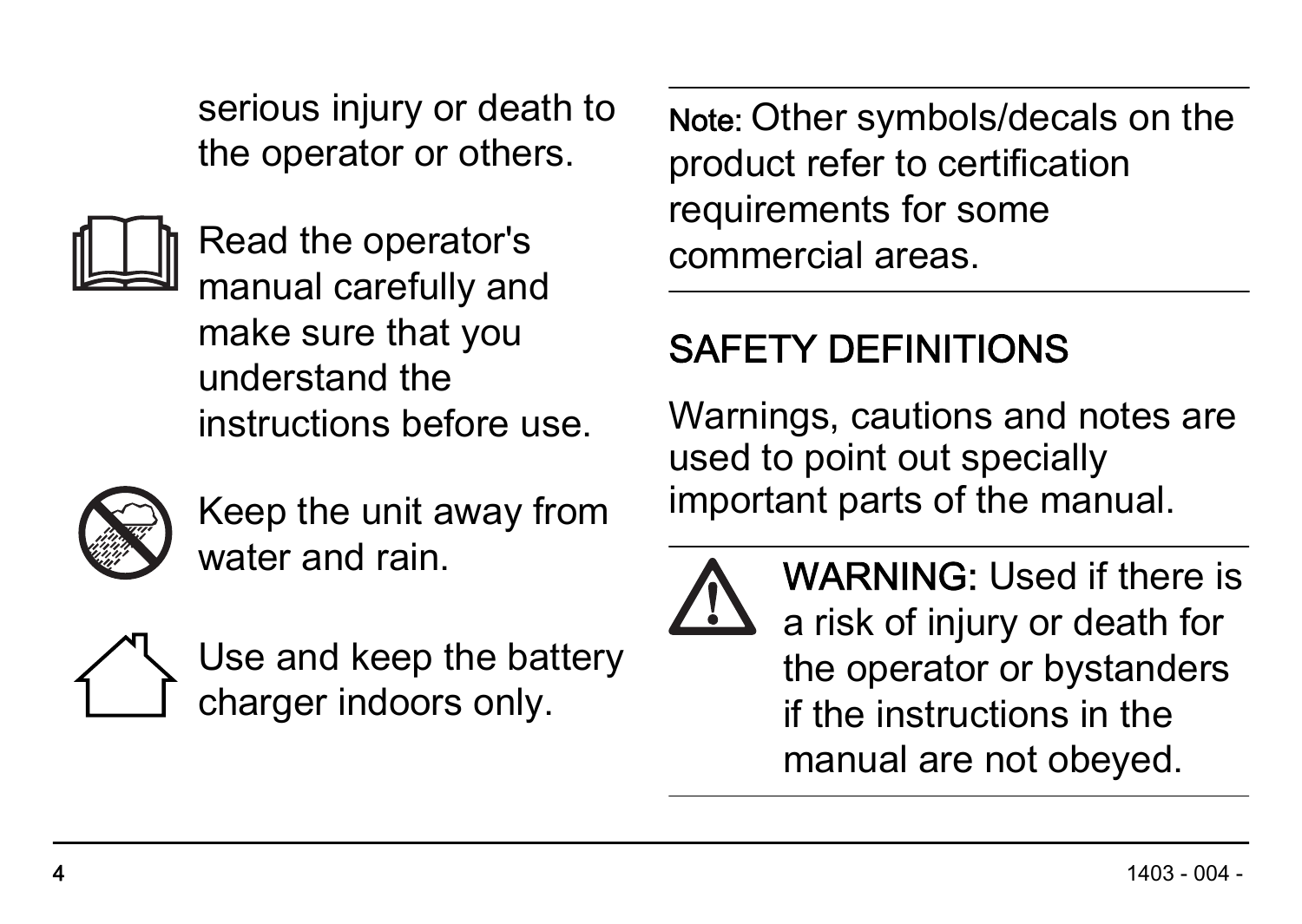CAUTION: Used if there is a risk of damage to the product, other materials or the adjacent area if the instructions in the manual are not obeyed.

Note: Used to give more information that is necessary in a given situation.

# IMPORTANT **SAFETY** INSTRUCTIONS



WARNING: Read all safety warnings and all instructions. Failure to obey the warnings and instructions may result in electrical shock, fire and/or serious injury.

• Only use the battery chargers, QC330 or QC500 to charge Husqvarna original batteries.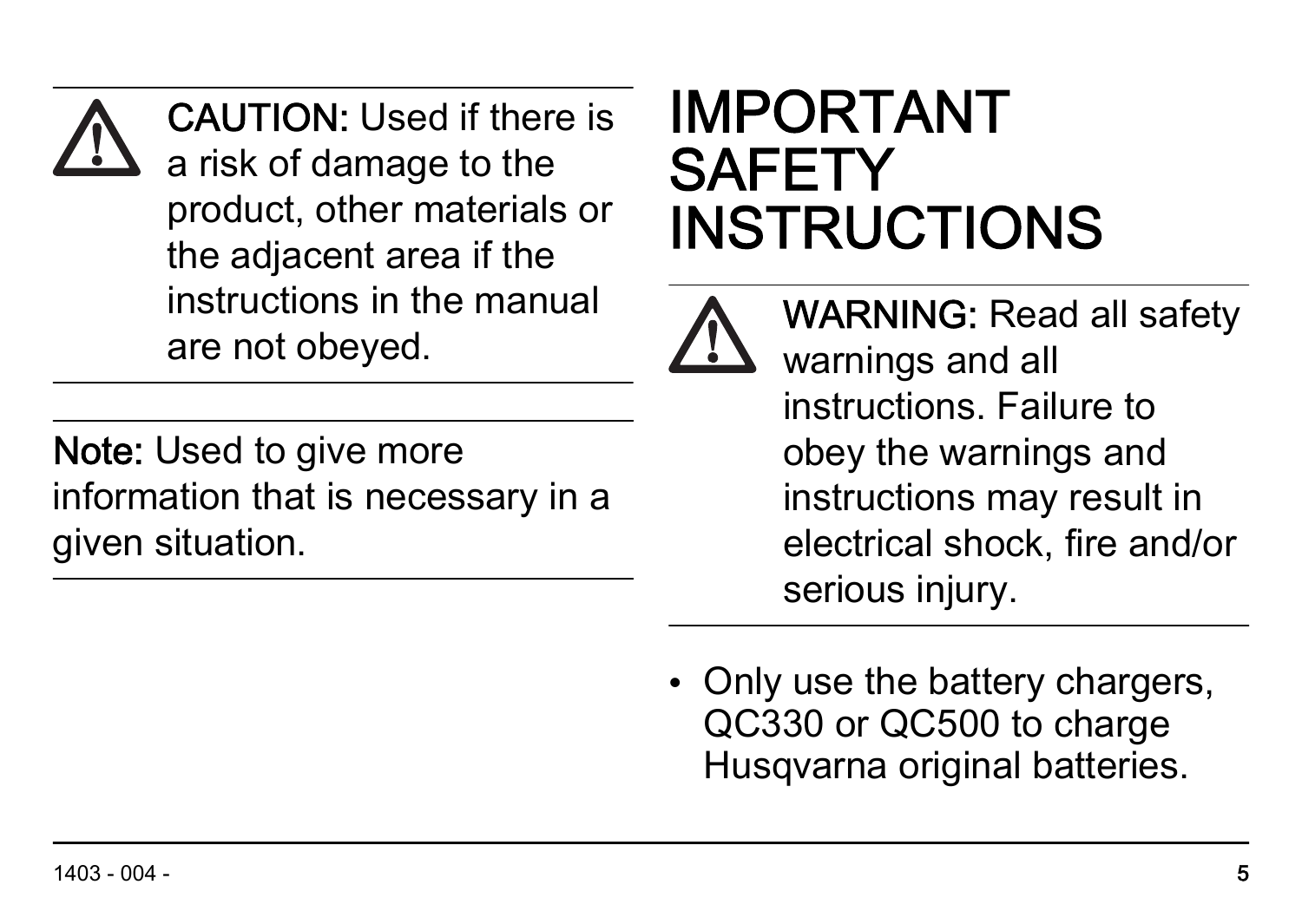The batteries are software encrypted.

- Do not use non-rechargeable batteries.
- Do not try to disassemble or repair the battery charger.
- Do not connect the battery charger terminals to metal objects.
- The charger is using a C17 standard sheet cord set.
- Use an approved grounded mains socket that is not damaged.
- Regularly examine that the power cord is not damaged.

Immediately disconnect the battery charger if the power cord is damaged.

- If the power cord is damaged, let an approved service agent replace the power cord.
- Do not lift the battery charger by the power cord. To disconnect the battery charger from a mains socket, pull out the power plug. Do not pull the power cord.
- Keep all cables and extension leads away from water, oil and sharp edges. Make sure that the power cord is not caught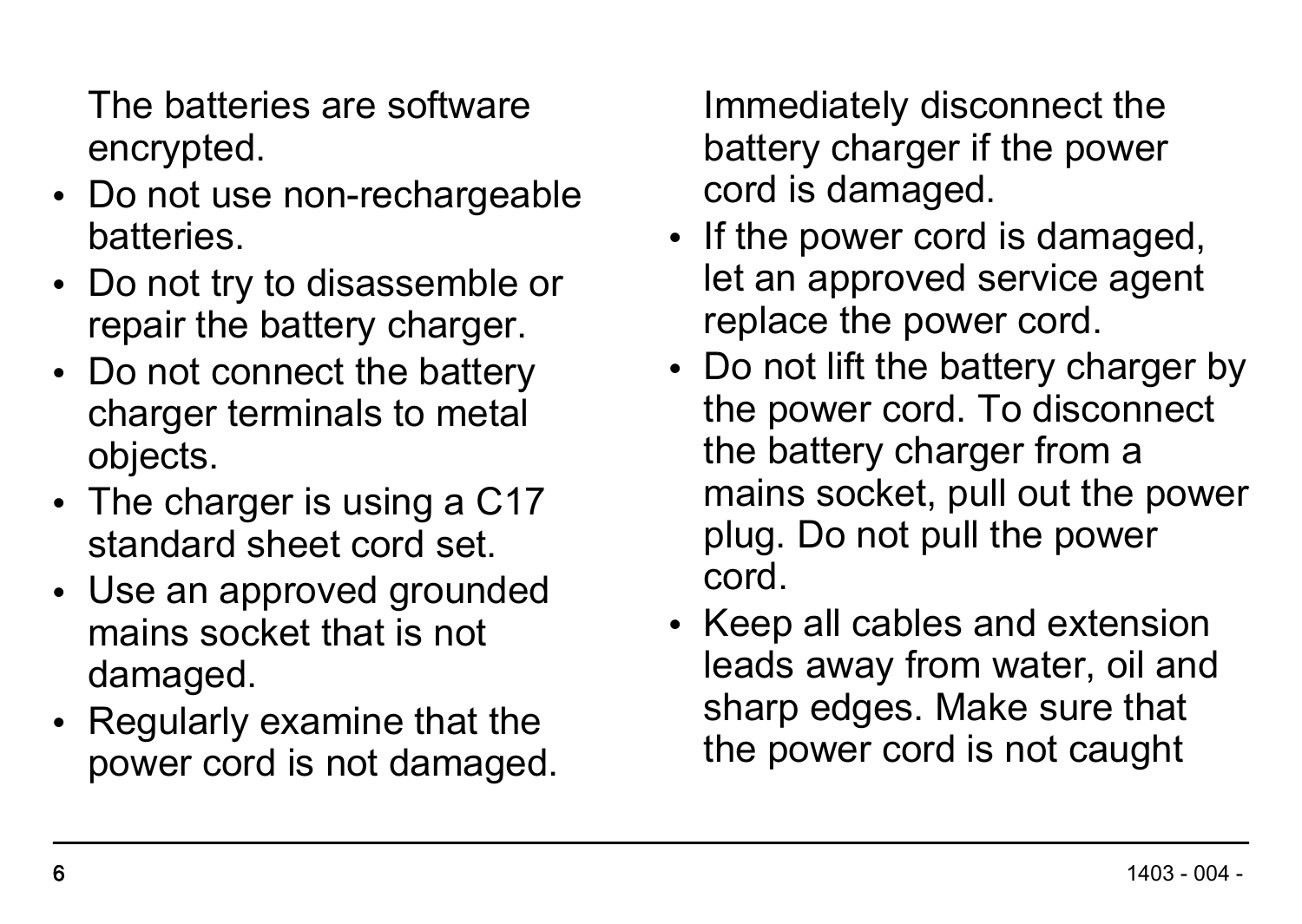between doors, fences or equivalent.

- Do not clean the battery or the battery charger with water.
- Keep the battery charger away from children.
- Do not use a defective or damaged battery charger or battery.
- Do not use the battery charger when there is a risk of lightning.
- Only use the battery charger indoors in an environment with good airflow and the correct temperature.
- Keep the battery charger away from sunlight. Do not use the battery charger outdoors or in wet conditions.
- Do not operate the battery charger with wet hands.
- Do not use the battery charger near flammable materials or materials that can cause corrosion. Pull out the power plug to the battery charger if there is smoke or fire.
- Do not put a cover on the battery charger during operation.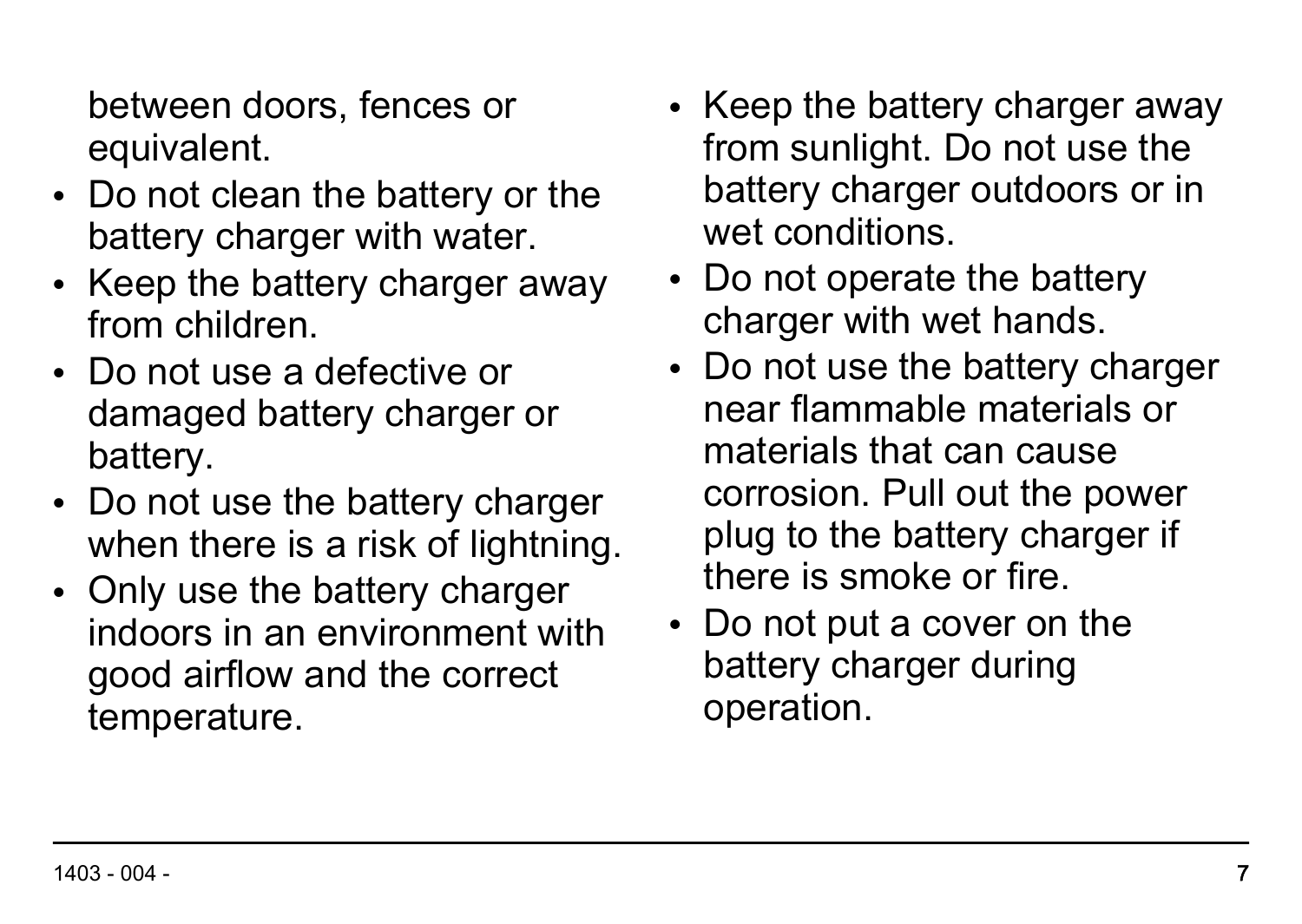• This appliance can be used by children aged from 8 years and above and persons with reduced physical, sensory or mental capabilities or lack of experience and knowledge if they have been given supervision or instruction concerning use of the appliance in a safe way and understand the hazards involved. Children shall not play with the appliance. Cleaning and user maintenance shall not be made by children without supervision.

#### **OPERATION**

Use the battery charger only when the ambient temperature is between 5 °C (41 °F) and 40 °C (104 °F).

#### **OPERATION**

- Always use Husqvarna BLi100, BLi200, BLi300, BLi200X, BLi550X or BLi950X batteries.
- Use the battery charger only when the ambient temperature is between 5 °C (41 °F) and 40 °C (104 °F).

#### To charge the battery



CAUTION: Make sure that the battery, the battery charger and the terminals on the battery are clean and dry. Do not put the battery in the battery charger if it is dirty or wet.

Connect the battery charger to a power outlet. The charging LED flashes 1 time.



CAUTION: Only connect the battery charger to a power outlet with the voltage and frequency specified on the rating plate.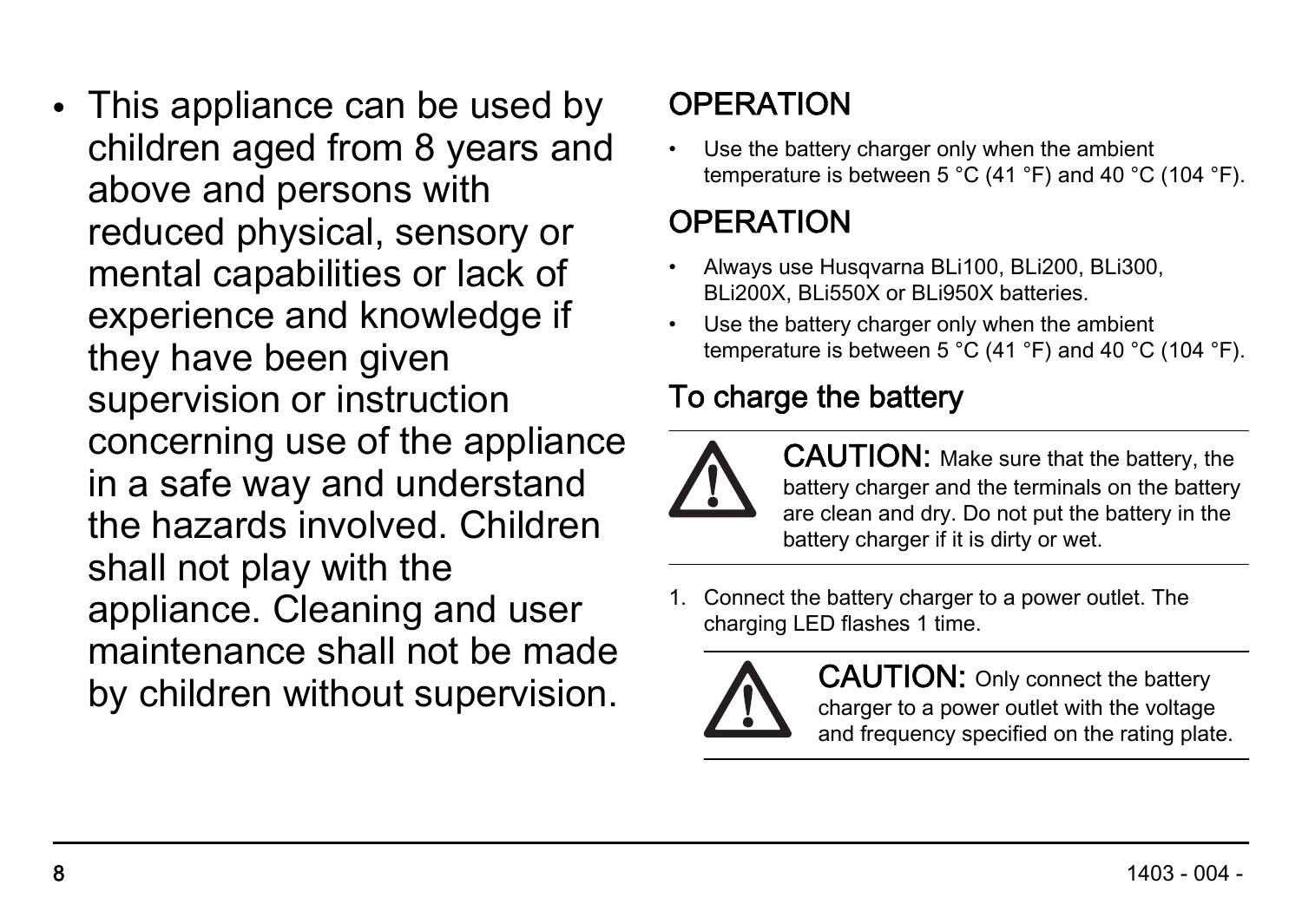- 2. Connect the battery to the battery charger. The charging LED comes on.
- 3. Remove the battery from the battery charger when it is fully charged. Push the battery indicator button for battery status. When all the LED indicators come on, the battery is fully charged.

#### TROUBLESHOOTING

4. Pull the power plug to disconnect the battery charger from the power outlet. Do not pull the power cord.

| Condition                            | Possible faults                                                                   | Possible procedure                                                                                                                                                                                                          |
|--------------------------------------|-----------------------------------------------------------------------------------|-----------------------------------------------------------------------------------------------------------------------------------------------------------------------------------------------------------------------------|
| The charging LED flash-<br>es green. | Temperature deviation,<br>the battery is too cold or<br>too hot to use or charge. | Let the battery cool down or warm it up. When the battery has the<br>correct temperature, it can be used or charged again. Use the bat-<br>tery charger in ambient temperatures between 5 °C (41 °F) and<br>40 °C (104 °F). |
| The charging LED is red.             | Permanent battery charg-<br>er error.                                             | Speak to your dealer.                                                                                                                                                                                                       |
| The charging LED flash-<br>es red.   | Defective battery.                                                                | Speak to your dealer.                                                                                                                                                                                                       |

#### TRANSPORTATION AND STORAGE

• Safely attach the product during transportation to prevent damage and accidents.

- Keep the product in a locked area to prevent access for children or persons that are not approved.
- Put the product in a dry, frost-free and clean space with correct temperature.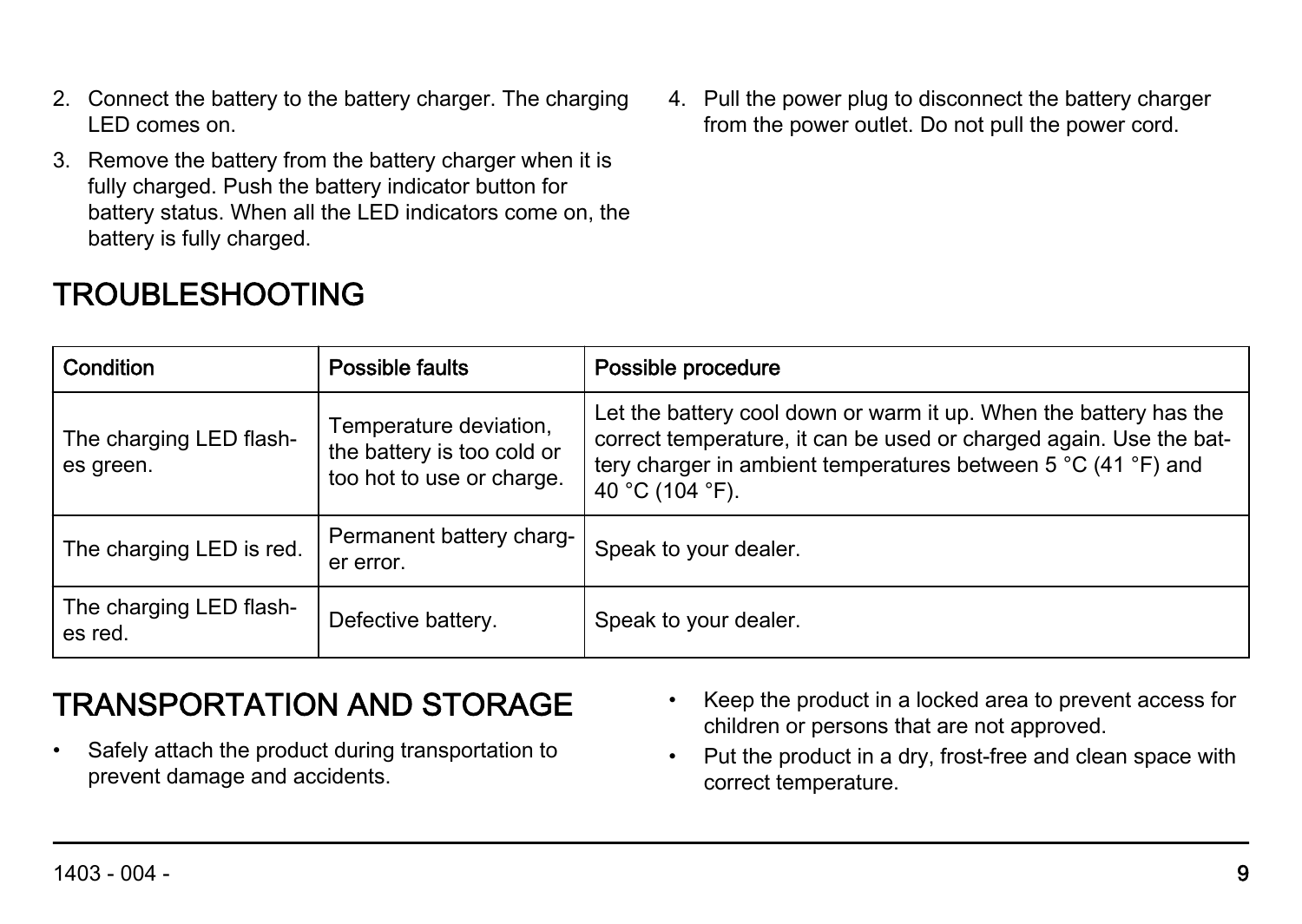- Put the product in storage where the temperature is between 5 °C (41 °F) and 25 °C (77 °F). Keep the product away from sunlight.
- Keep the battery away from the battery charger during storage.

#### **DISPOSAL**

Husqvarna products are not domestic waste and must only be discarded as given in this manual.

- Obey the local disposal requirements and applicable regulations.
- Recycle the battery charger and package at an applicable disposal location.
- Speak to your local Husqvarna dealer for more information on how to recycle and discard the battery.

#### TECHNICAL DATA

For technical data, refer to the rating plate of the battery charger.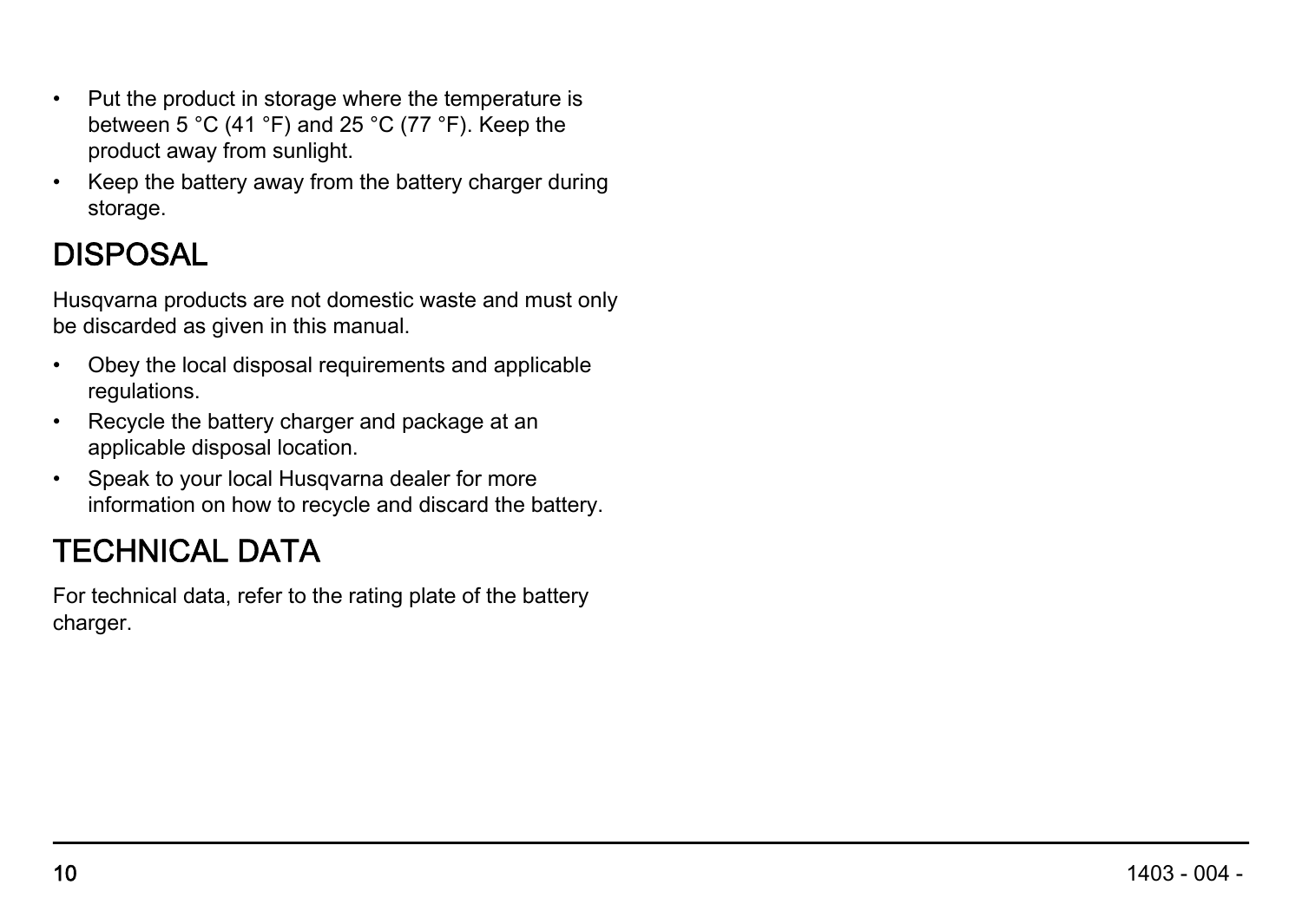#### DESCRIPCIÓN GENERAL DEL PRODUCTO



1. Batería 2. LED indicador del estado de carga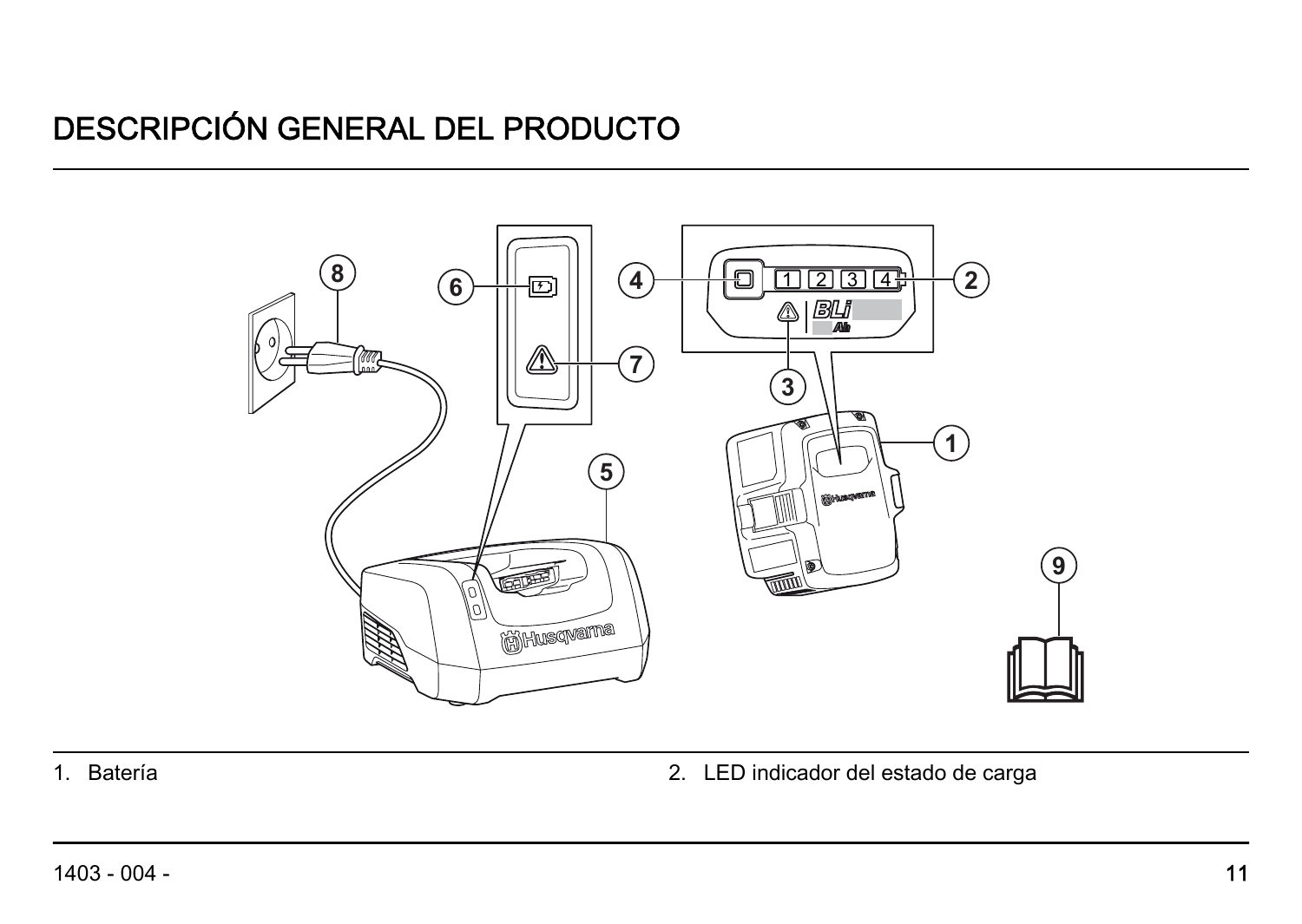- 3. Luz LED de advertencia
- 4. Botón del indicador de batería
- 5. Cargador de la batería
- 6. LED de carga
- Parpadeo de error
- 8. Enchufe
- 9. Manual del usuario

#### SÍMBOLOS EN LA MÁQUINA



Tenga cuidado y utilice el producto correctamente. Este producto puede causar daños graves o fatales al operador o a otras personas.



Lea atentamente el manual de instrucciones y asegúrese de que entiende las instrucciones antes de usar el producto.



Este producto cumple con las directivas CE pertinentes.



El producto o paquete del producto no es residuo doméstico. Recíclelo en un sitio de eliminación de desechos adecuado para equipos eléctricos y electrónicos.



Mantenga la unidad alejada del agua y de la lluvia.



Use y mantenga el cargador de batería únicamente en interiores.

Nota: Otros símbolos o etiquetas del producto hacen referencia a requisitos de certificación de algunas zonas comerciales.

#### SÍMBOLOS EN LA MÁQUINA

Tenga cuidado y utilice el producto correctamente.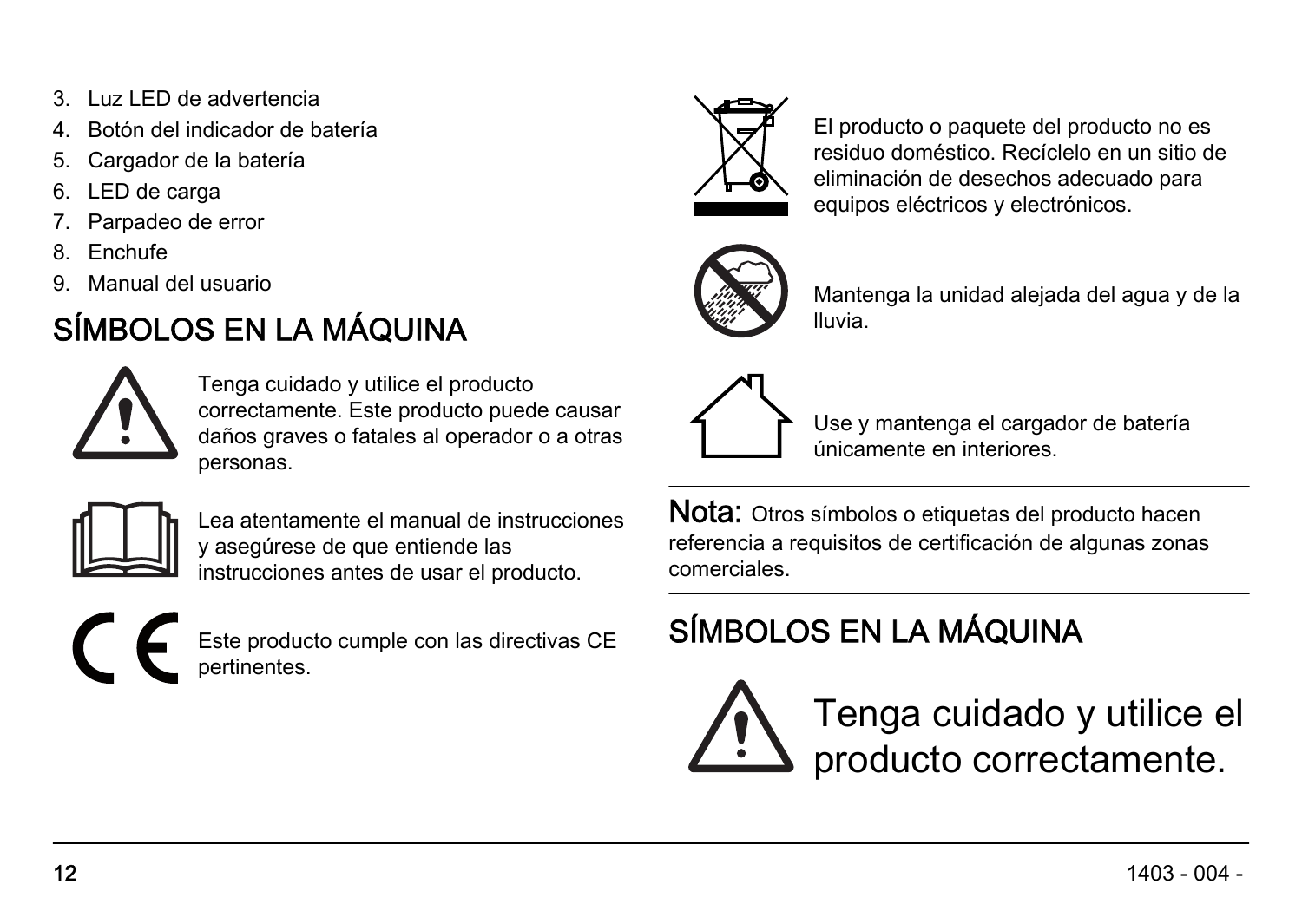Este producto puede causar daños graves o fatales al operador o a otras personas.



Lea atentamente el manual de instrucciones y asegúrese de que entiende las instrucciones antes de usar el producto.



Mantenga la unidad alejada del agua y de la lluvia.

Use y mantenga el cargador de batería únicamente en interiores.

Nota: Otros símbolos o etiquetas del producto hacen referencia a requisitos de certificación de algunas zonas comerciales.

#### DEFINICIONES DE SEGURIDAD

Las advertencias, precauciones y notas se utilizan para señalar las piezas particularmente importantes del manual.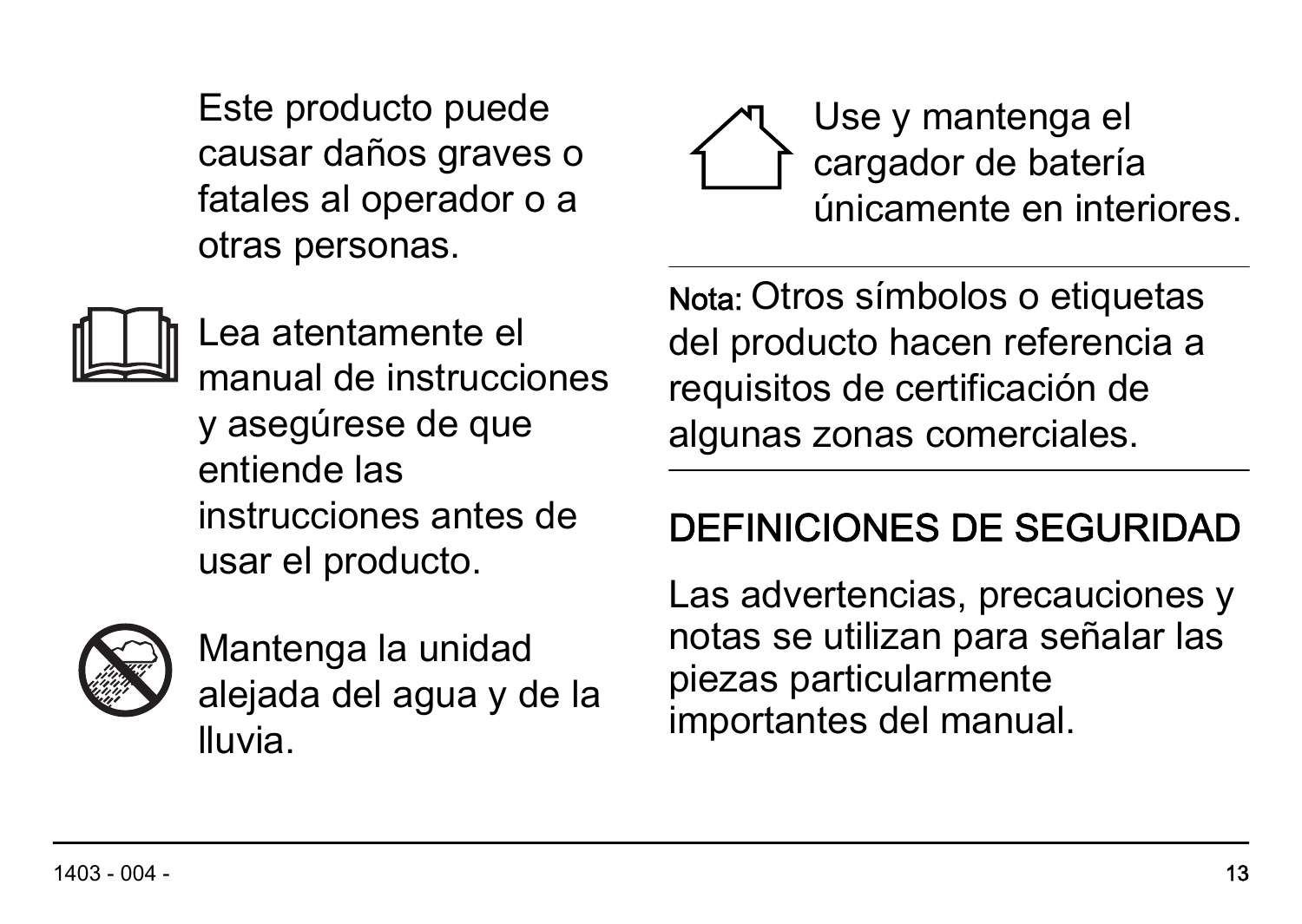ADVERTENCIA: Se

utilizan para señalar el riesgo de lesiones graves o mortales para el operador o para aquellos que se encuentren cerca si no se siguen las instrucciones del manual.



PRECAUCIÓN: Se utilizan para señalar el riesgo de dañar la máquina, otros materiales o el área adyacente si no se siguen

las instrucciones del manual.

Nota: Se utilizan para entregar más información necesaria en situaciones particulares.

## INSTRUCCIONES DE SEGURIDAD IMPORTANTES



ADVERTENCIA: Lea todas las advertencias de seguridad y todas las instrucciones. Si no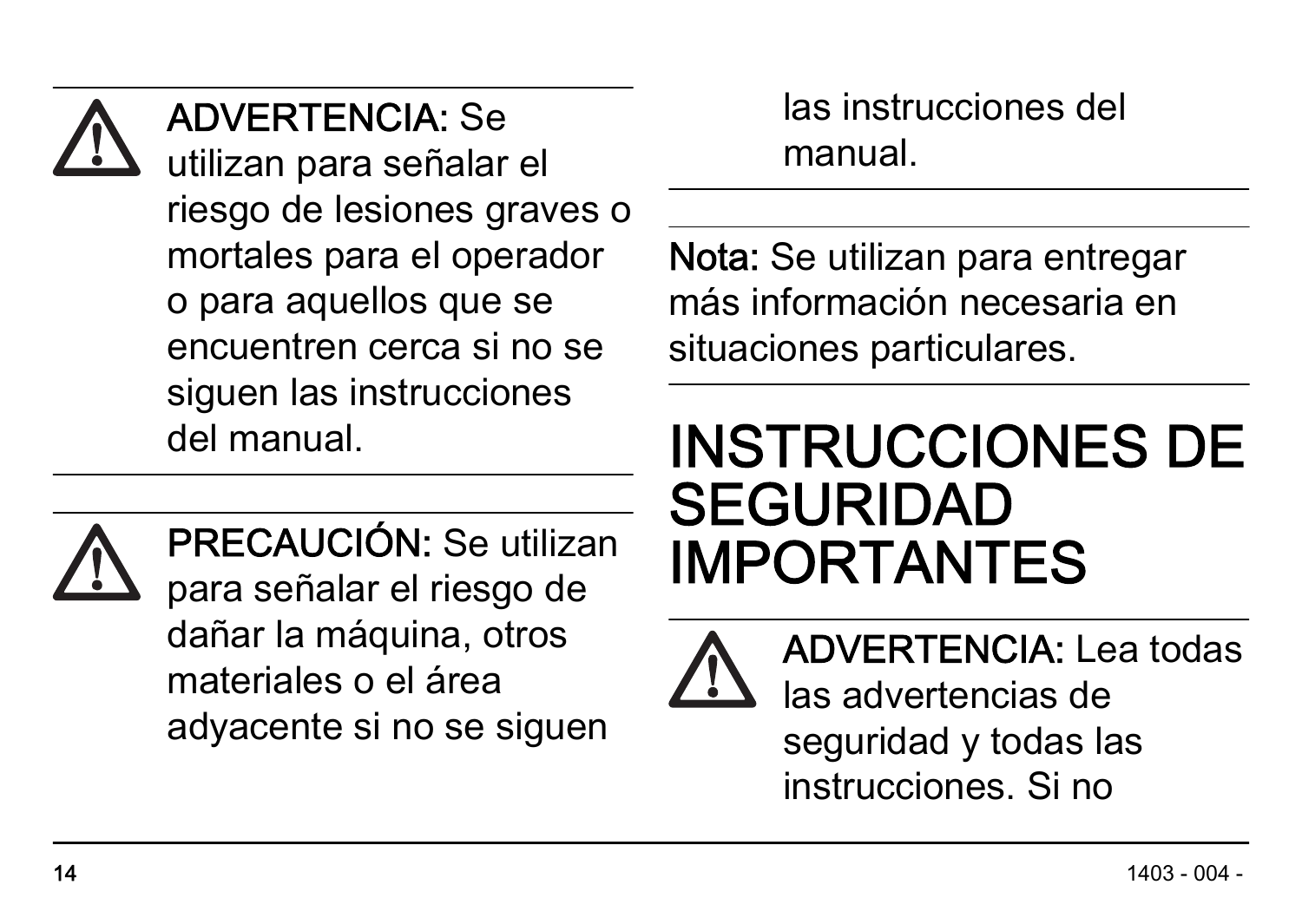respeta las advertencias ni sigue las instrucciones, se pueden producir sacudidas eléctricas, incendios o daños graves.

- Solo utilice los cargadores de baterías QC330 o QC500 para cargar las baterías originales de Husqvarna. Las baterías cuentan con un software cifrado.
- No utilice baterías no recargables.
- No intente desarmar ni reparar el cargador de la batería.
- No conecte los terminales del cargador de la batería a objetos metálicos.
- El cargador utiliza un juego de cables de lámina estándar C17.
- Utilice una toma de corriente con conexión a tierra que no presente daños.
- Examine con regularidad que el cable de alimentación no esté dañado. Desconecte inmediatamente el cargador de la batería si el cable de alimentación está dañado.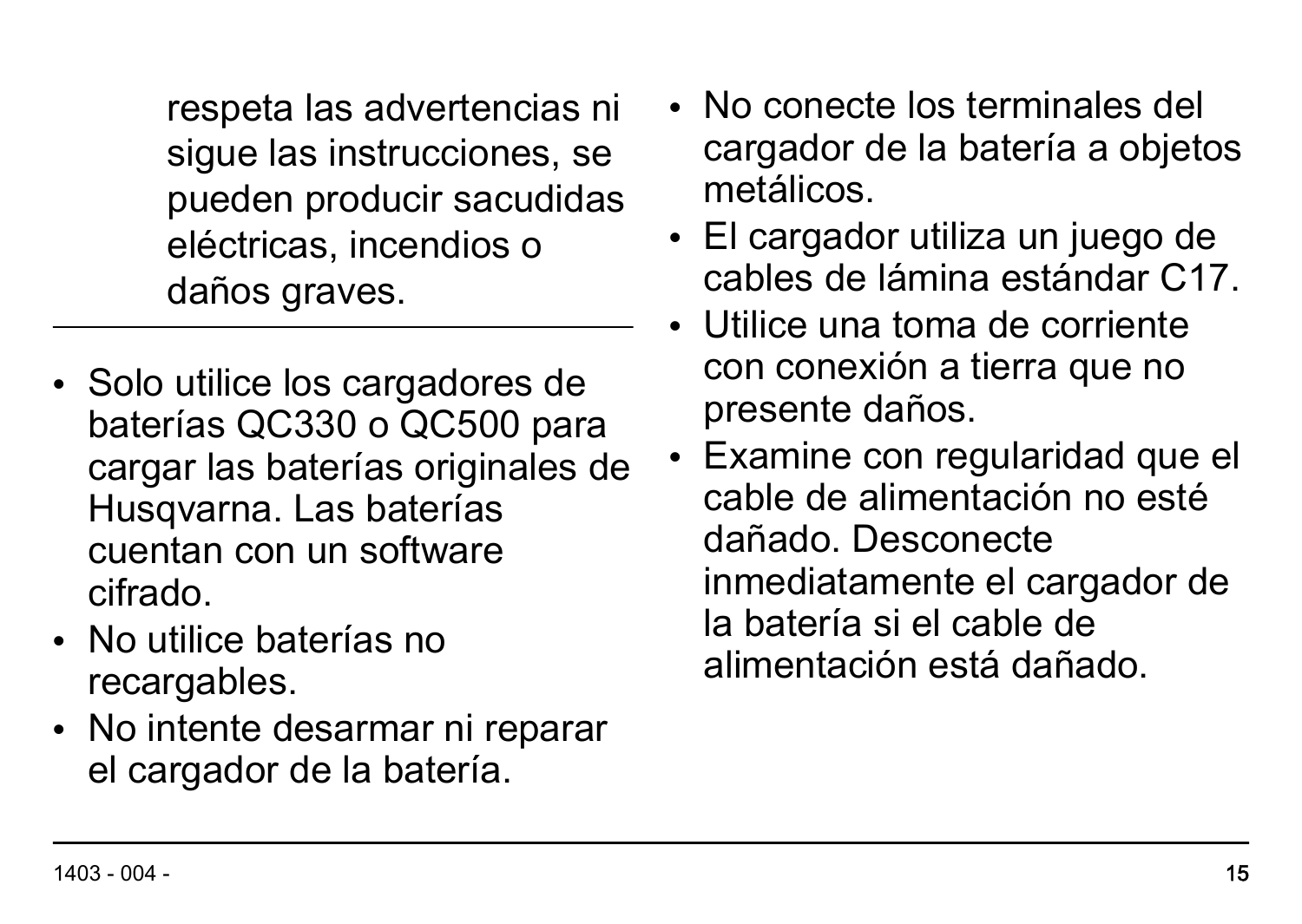- Si el cable de alimentación está dañado, solicite que un taller de servicio aprobado lo reemplace.
- No levante el cargador de batería tirando del cable de alimentación. Para desconectar el cargador de la batería de la toma de corriente, retire el enchufe. No tire del cable de alimentación.
- Mantenga todos los cables y extensiones alejados del agua, aceite y bordes afilados. Asegúrese de que el cable de alimentación no quede atrapado entre puertas, cercos ni objetos similares.
- No limpie con agua la batería o el cargador de batería.
- Mantenga el cargador de la batería alejado de los niños.
- No utilice baterías ni cargadores de baterías defectuosos o dañados.
- No utilice el cargador de la batería cuando haya un riesgo de tormentas eléctricas.
- Si va a utilizar el cargador de la batería en espacios interiores, asegúrese de que sea en un ambiente con un buen flujo de aire y una temperatura adecuada.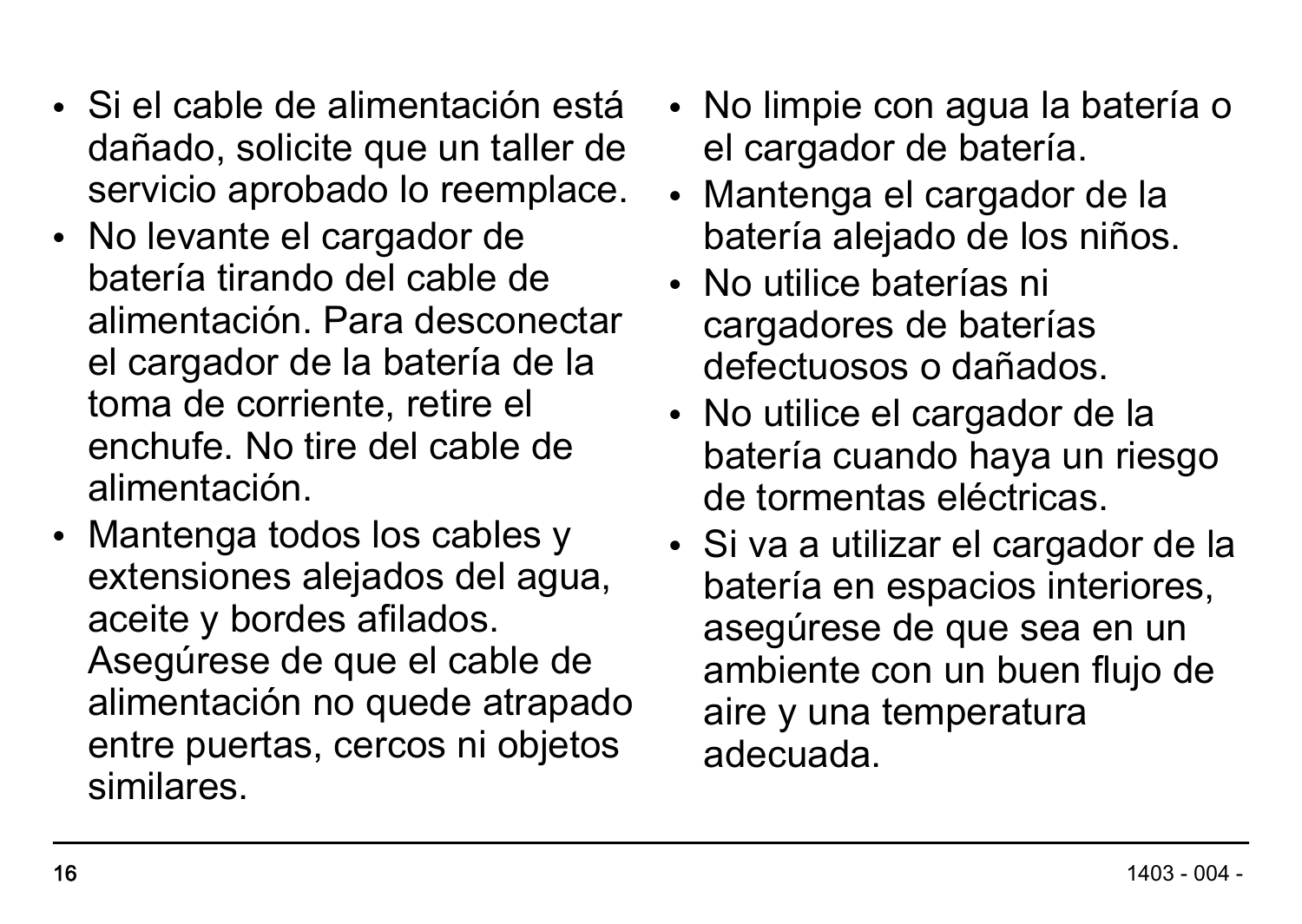- Mantenga el cargador de la batería alejado de la luz solar. No utilice el cargador de la batería en espacios exteriores o en condiciones de humedad.
- No manipule el cargador de la batería con las manos mojadas.
- No utilice el cargador de batería cerca de materiales inflamables o materiales que puedan causar corrosión. Desconecte el cargador de batería del enchufe en caso de incendio o humo.
- No cubra el cargador de la batería durante el funcionamiento.

• Este aparato puede ser utilizado por niños de 8 años o mayores, y por personas con capacidades físicas, sensoriales o cognitivas reducidas, o que carezcan de la experiencia y los conocimientos necesarios solo si se les supervisa o reciben instrucciones sobre el uso del aparato de manera segura y si comprenden los peligros involucrados. Los niños no deben jugar con el aparato. La limpieza y el mantenimiento por parte del usuario no debe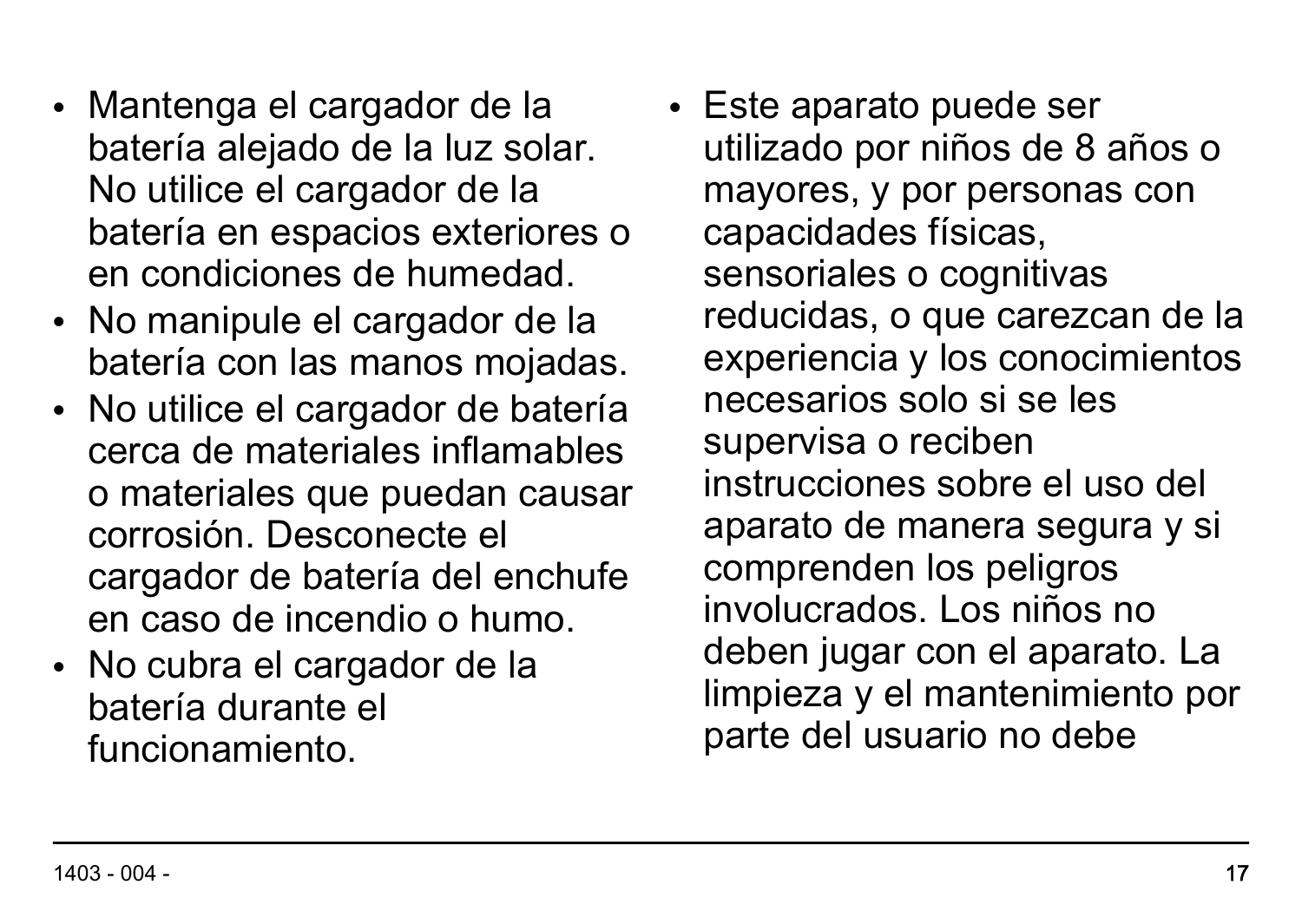#### realizarse por un niño sin supervisión.

#### FUNCIONAMIENTO

• Utilice solamente el cargador de baterías cuando la temperatura ambiente sea de entre 5 °C (41 °F) y 40 °C  $(104 °F)$ .

#### FUNCIONAMIENTO

- Siempre utilice baterías Husqvarna BLi100, BLi200 BLi300, BLi200X, BLi550X o BLi950X.
- Utilice el cargador de baterías solo cuando la temperatura ambiente sea de entre 5 °C (41 °F) y 40 °C  $(104 °F)$ .

#### Para cargar la batería



PRECAUCIÓN: Asegúrese de que la batería, el cargador de la batería y los terminales de la batería estén limpios y secos. Si la batería está sucia o húmeda, no la coloque en el cargador de baterías.

1. Conecte el cargador de baterías a una toma de corriente. El LED de carga parpadea una vez.



PRECAUCIÓN: Solo conecte el cargador de baterías a una toma de corriente con el voltaje y la frecuencia que se especifican en la placa de características.

- 2. Conecte la batería al cargador. ELLED de carga se enciende.
- 3. Cuando la batería esté completamente cargada, retírela del cargador. Presione el botón del indicador de la batería para ver su estado de carga. Cuando todas las luces LED se enciendan, se indica que la batería está completamente cargada.
- 4. Tire el enchufe para desconectar el cargador de baterías de la toma de corriente. No tire del cable de alimentación.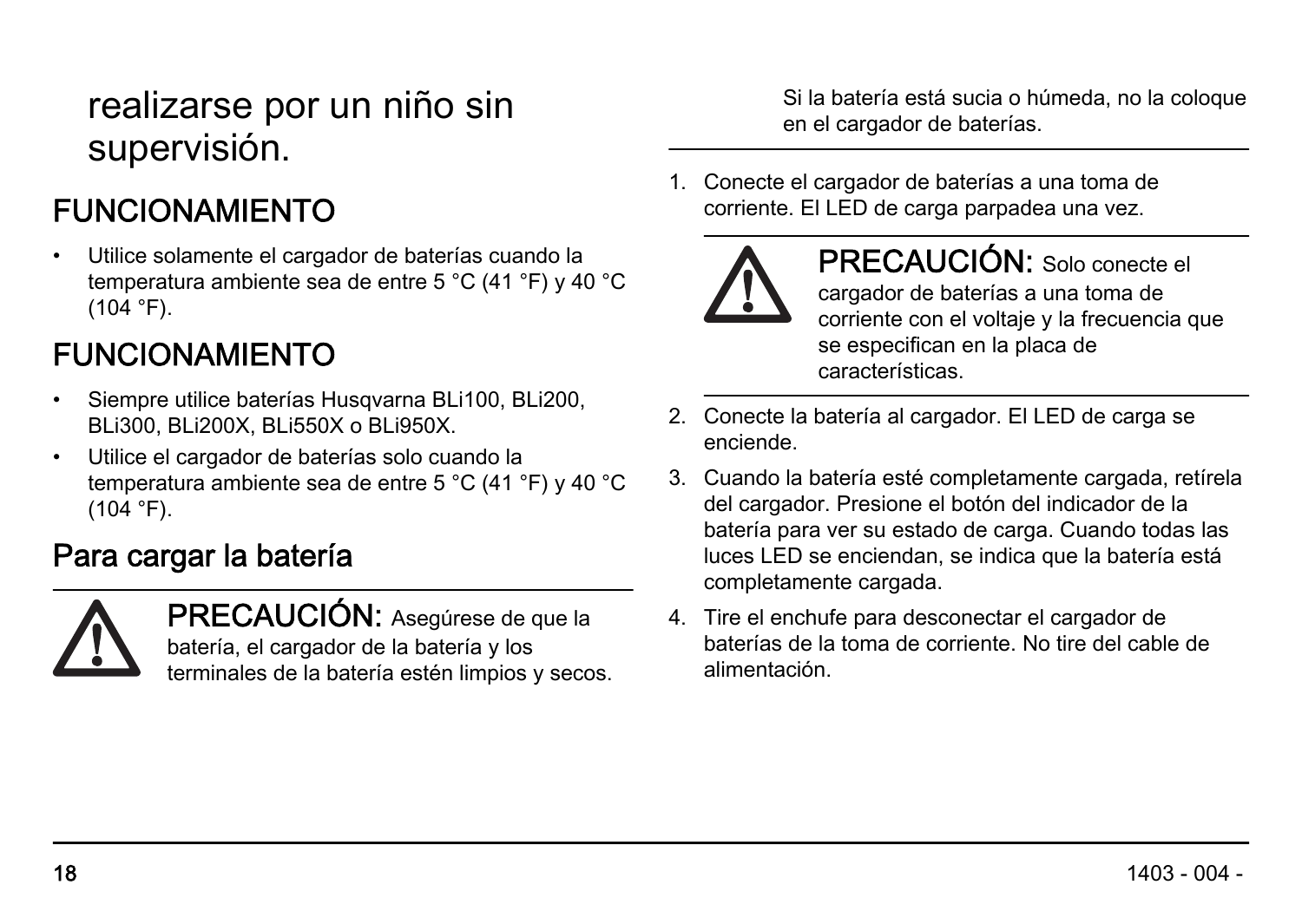#### RESOLUCIÓN DE PROBLEMAS

| Estado                                        | Posibles fallas                                                                                                              | Procedimiento posible                                                                                                                                                                                                                        |
|-----------------------------------------------|------------------------------------------------------------------------------------------------------------------------------|----------------------------------------------------------------------------------------------------------------------------------------------------------------------------------------------------------------------------------------------|
| El LED de carga parpa-<br>dea en color verde. | Desviación de temperatu-<br>ra, la batería se encuen-<br>tra demasiado fría o ca-<br>liente para utilizarla o car-<br>garla. | Deje que la batería se enfríe o se caliente. Cuando la batería tenga<br>la temperatura correcta, se puede utilizar o cargar nuevamente.<br>Utilice el cargador de baterías a temperaturas ambiente entre 5 °C<br>$(41 °F)$ y 40 °C (104 °F). |
| El LED de carga es de<br>color rojo.          | Error permanente del car-<br>gador de baterías.                                                                              | Consulte a su concesionario.                                                                                                                                                                                                                 |
| El LED de carga parpa-<br>dea en color rojo.  | Batería defectuosa.                                                                                                          | Consulte a su concesionario.                                                                                                                                                                                                                 |

#### TRANSPORTE Y ALMACENAMIENTO

- Asegure bien el producto durante el transporte para evitar daños y accidentes.
- Mantenga el producto en un área cerrada para evitar que los niños u otras personas sin autorización puedan acceder a él.
- Coloque el producto en un lugar seco, protegido de la escarcha y limpio con la temperatura correcta.
- Guarde el producto a una temperatura de entre 5 °C (41 °F) y 25 °C (77 °F). Mantenga el producto alejado de la luz solar.
- Mantenga la batería lejos del cargador de la batería durante el almacenamiento.

#### ELIMINACIÓN

Los productos de Husqvarna no son residuos domésticos y solo se deben desechar como se indica en este manual.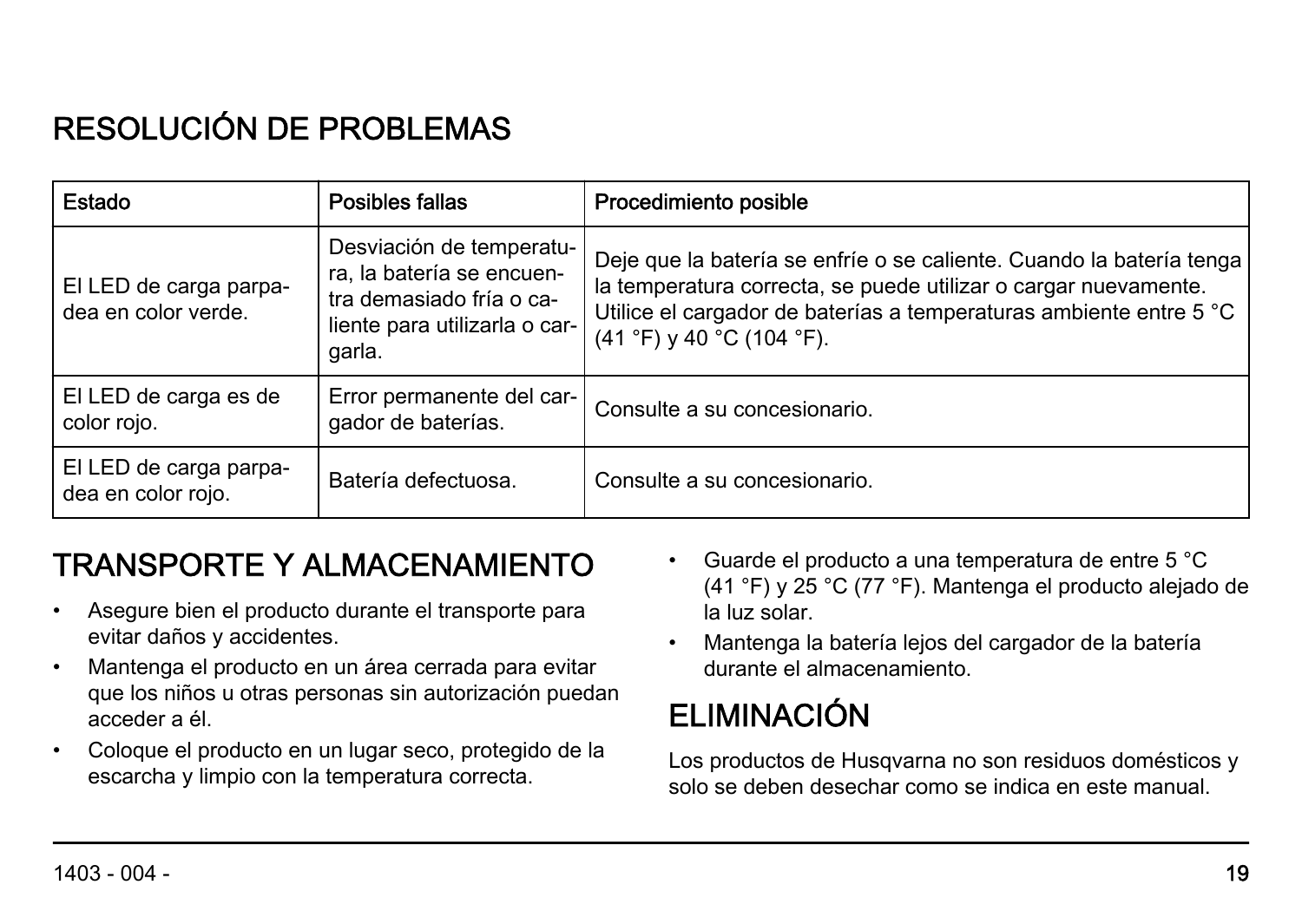- Respete las regulaciones aplicables y las normas locales de eliminación de residuos.
- Recicle el cargador de baterías y el paquete en un lugar adecuado para tal propósito.
- Comuníquese con su distribuidor local de Husqvarna para obtener más información sobre cómo reciclar y eliminar la batería.

#### DATOS TÉCNICOS

Para conocer los datos técnicos, consulte la placa de características del cargador de baterías.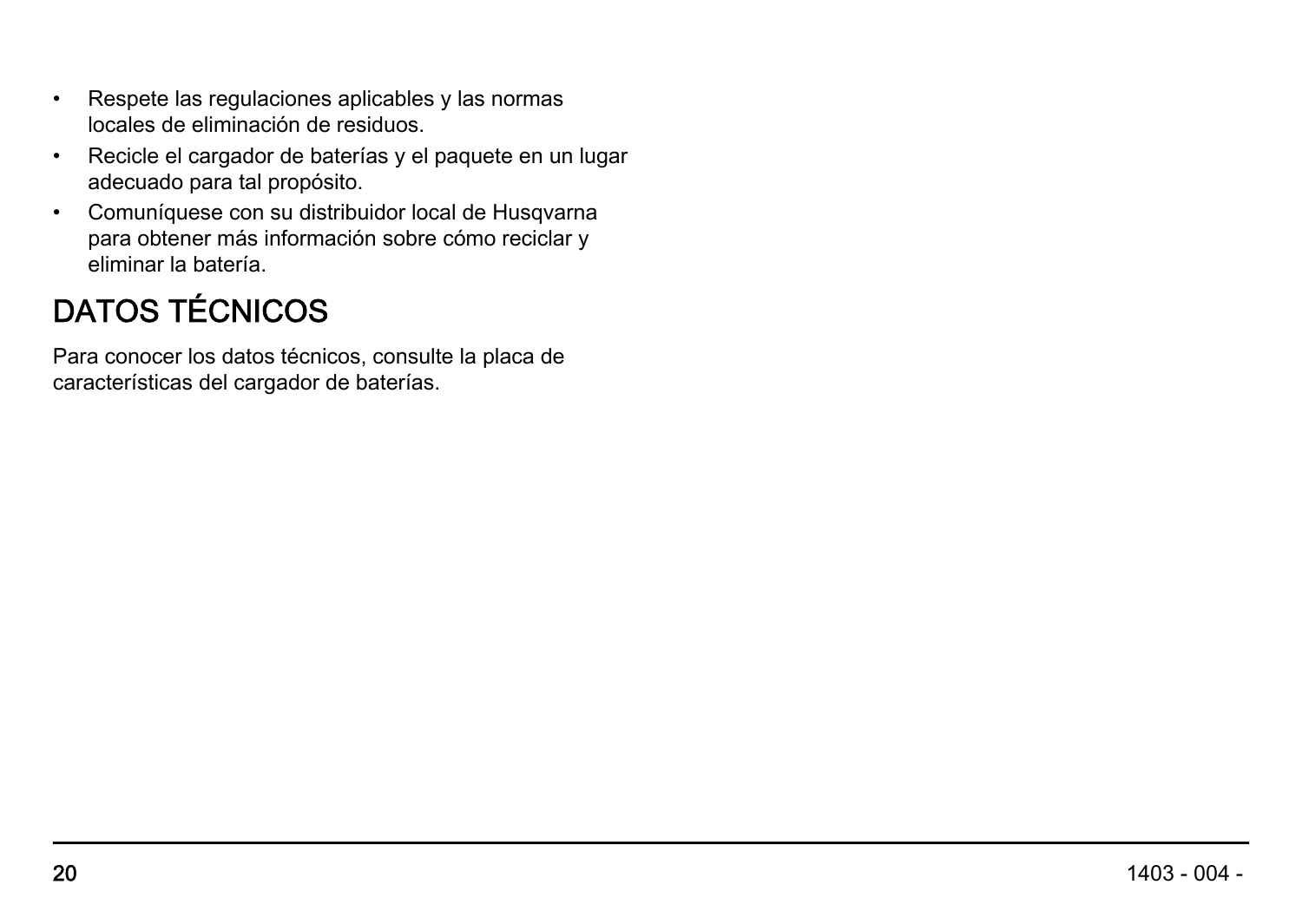#### PRÉSENTATION DU PRODUIT



1. Batterie 2. Voyant DEL du système de charge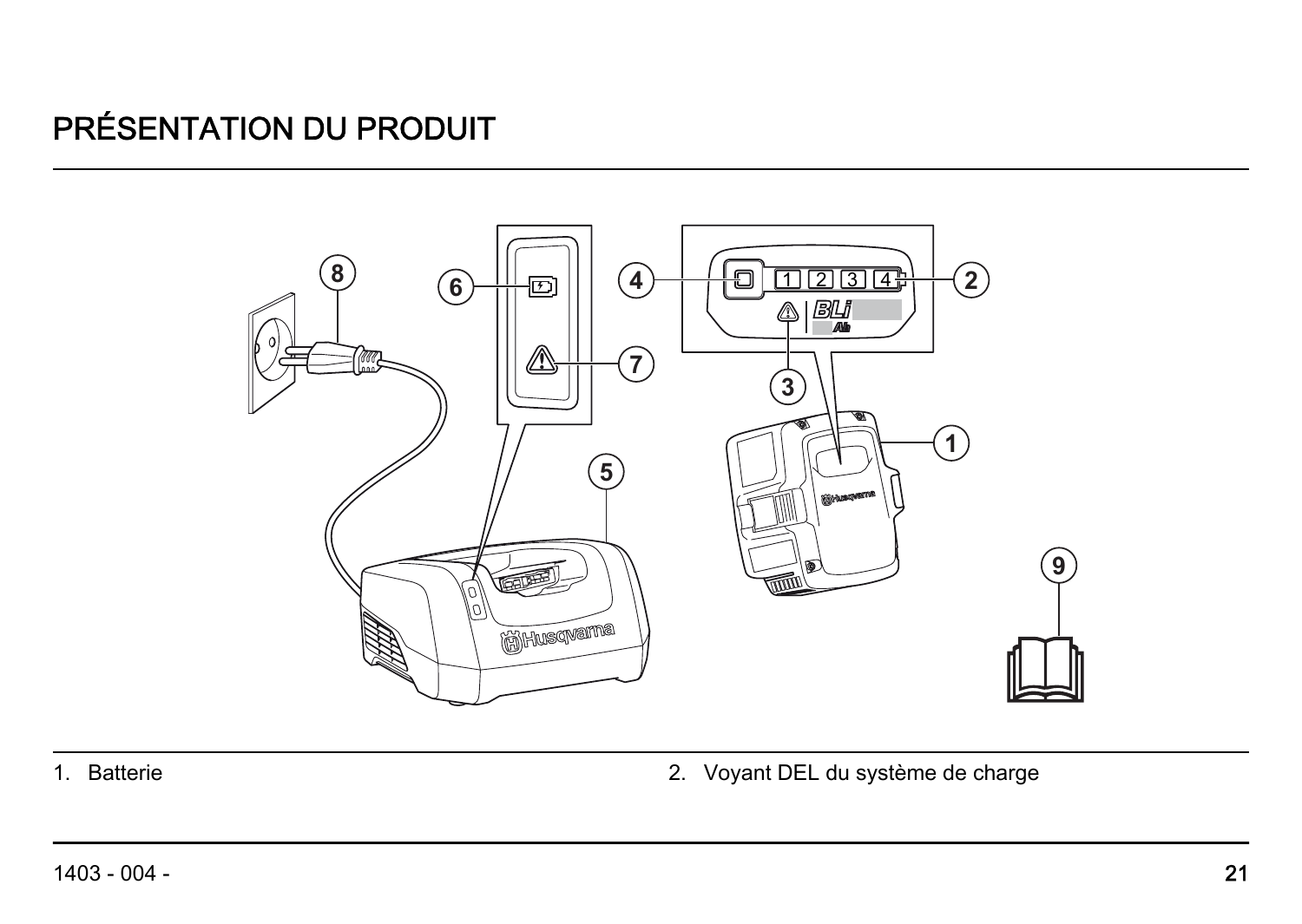- 3. DEL d'avertissement
- 4. Bouton indicateur de la batterie
- 5. Chargeur de batterie
- Voyant DEL du système de charge
- 7. DEL d'erreur
- 8. Prise d'alimentation
- 9. Manuel d'utilisation

#### SYMBOLES FIGURANT SUR LE PRODUIT



Faire attention et utiliser le produit correctement. Cet outil peut causer des blessures graves, ou même mortelles, à l'utilisateur et à d'autres personnes.



Avant d'utiliser la tondeuse, lire attentivement le manuel d'utilisation et veiller à bien comprendre les directives.





Le produit ou l'emballage du produit n'est pas un déchet domestique. Il faut l'envoyer dans un centre de recyclage pour équipements électriques et électroniques.



Protéger l'appareil de l'eau et de la pluie.



Utiliser et garder le chargeur de batterie seulement dans un endroit clos.

Remarque : Les autres symboles et autocollants apposés sur le produit se rapportent aux exigences en matière de certification pour certaines zones commerciales.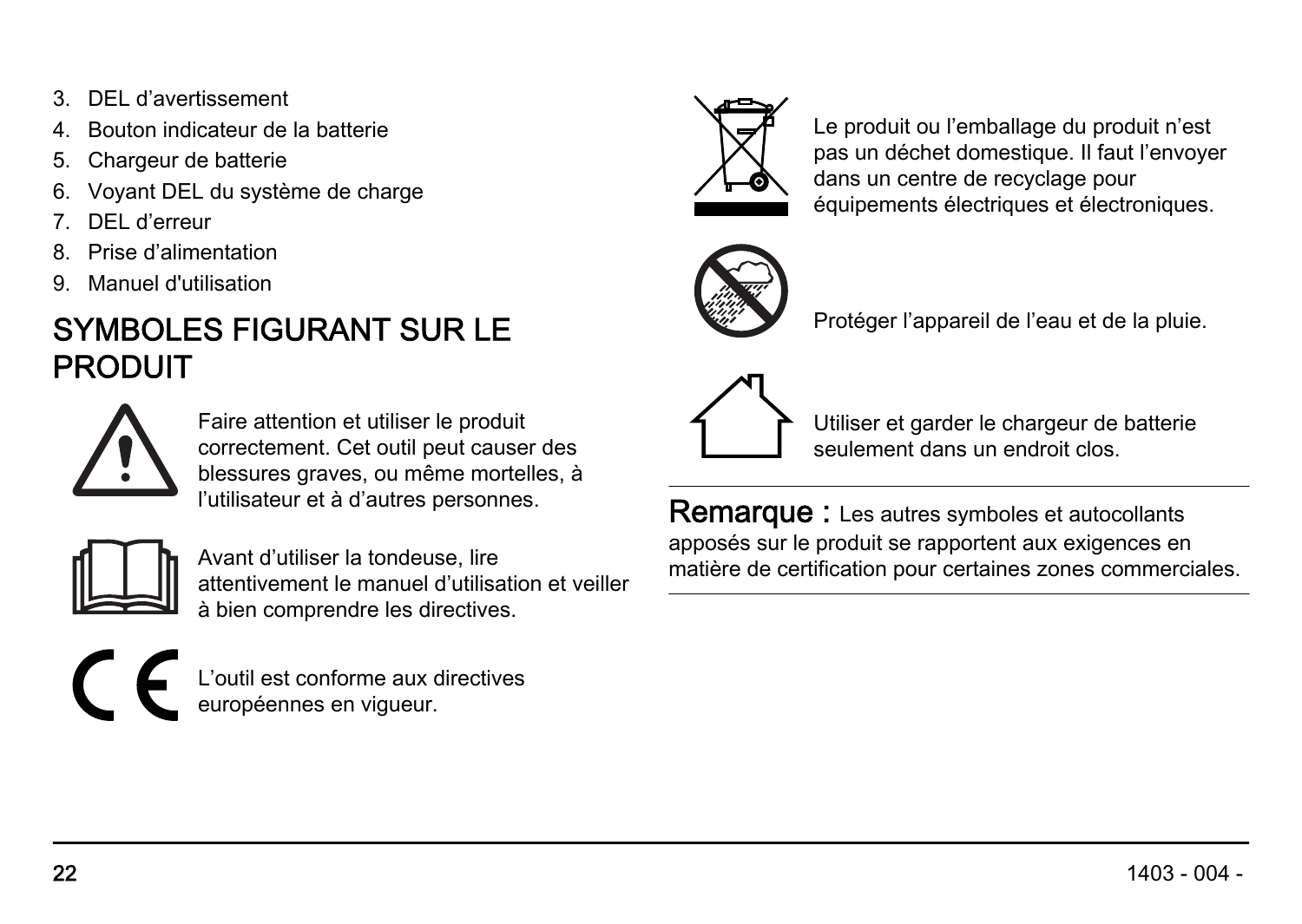#### SYMBOLES FIGURANT SUR LE PRODUIT

Faire attention et utiliser le produit correctement. Cet outil peut causer des blessures graves, ou même mortelles, à l'utilisateur et à d'autres personnes.

bien comprendre les directives.



Protéger l'appareil de l'eau et de la pluie.



Utiliser et garder le chargeur de batterie seulement dans un endroit clos.



Avant d'utiliser la tondeuse, lire attentivement le manuel d'utilisation et veiller à

Remarque : Les autres symboles et autocollants apposés sur le produit se rapportent aux exigences en matière de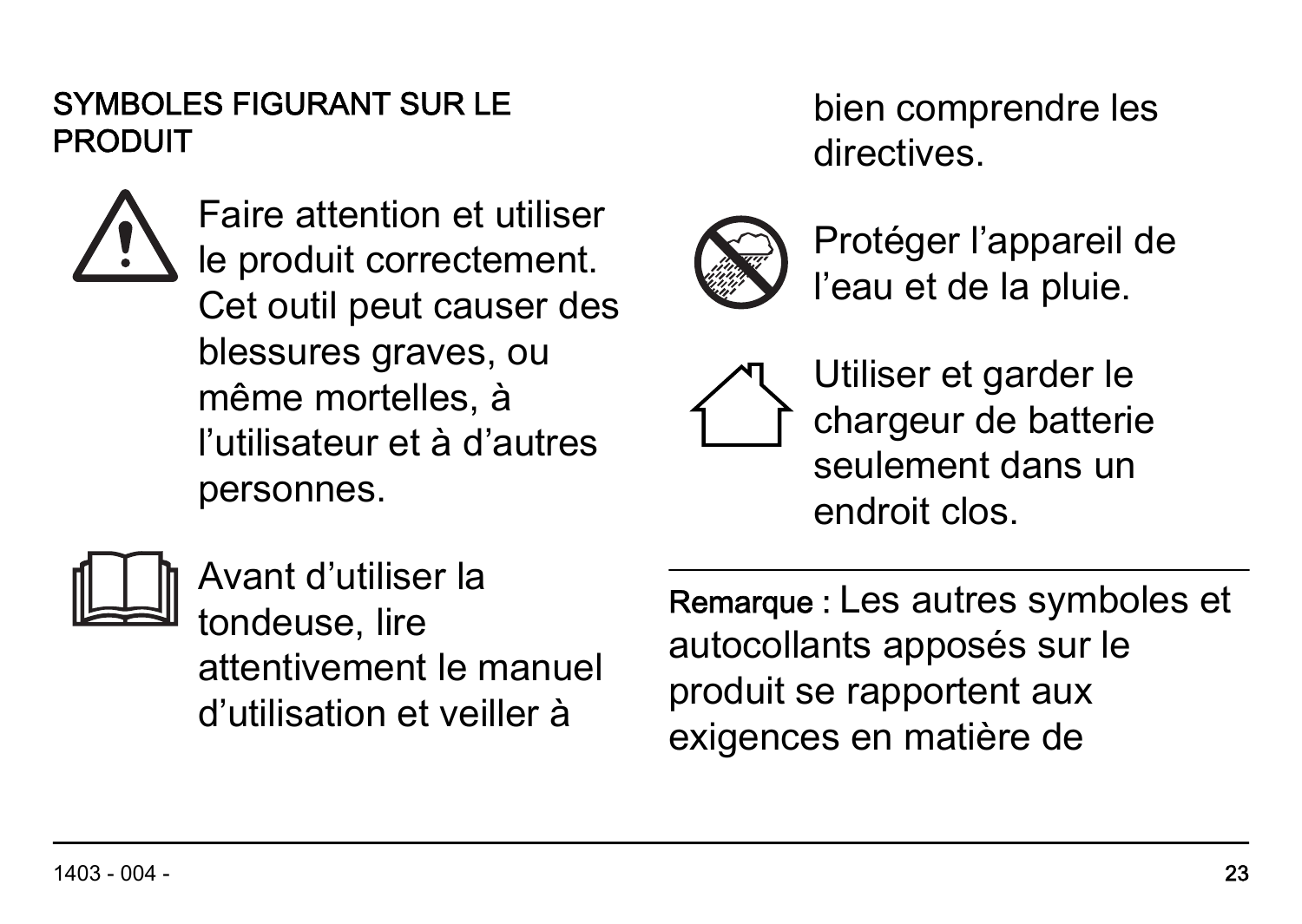certification pour certaines zones commerciales.

### DÉFINITIONS RELATIVES À LA SÉCURITÉ

Les avertissements. recommandations et remarques soulignent des points du manuel qui revêtent une importance particulière.

les instructions du manuel ne sont pas suivies.

MISE EN GARDE : Indique la présence d'un risque de dommages au produit, à d'autres appareils ou à la zone adjacente si les instructions du manuel ne sont pas suivies.

#### AVERTISSEMENT :

Indique la présence d'un risque de blessure ou de décès de l'utilisateur ou de personnes à proximité si

Remarque : Utilisé pour donner des renseignements plus détaillés qui sont nécessaires dans une situation donnée.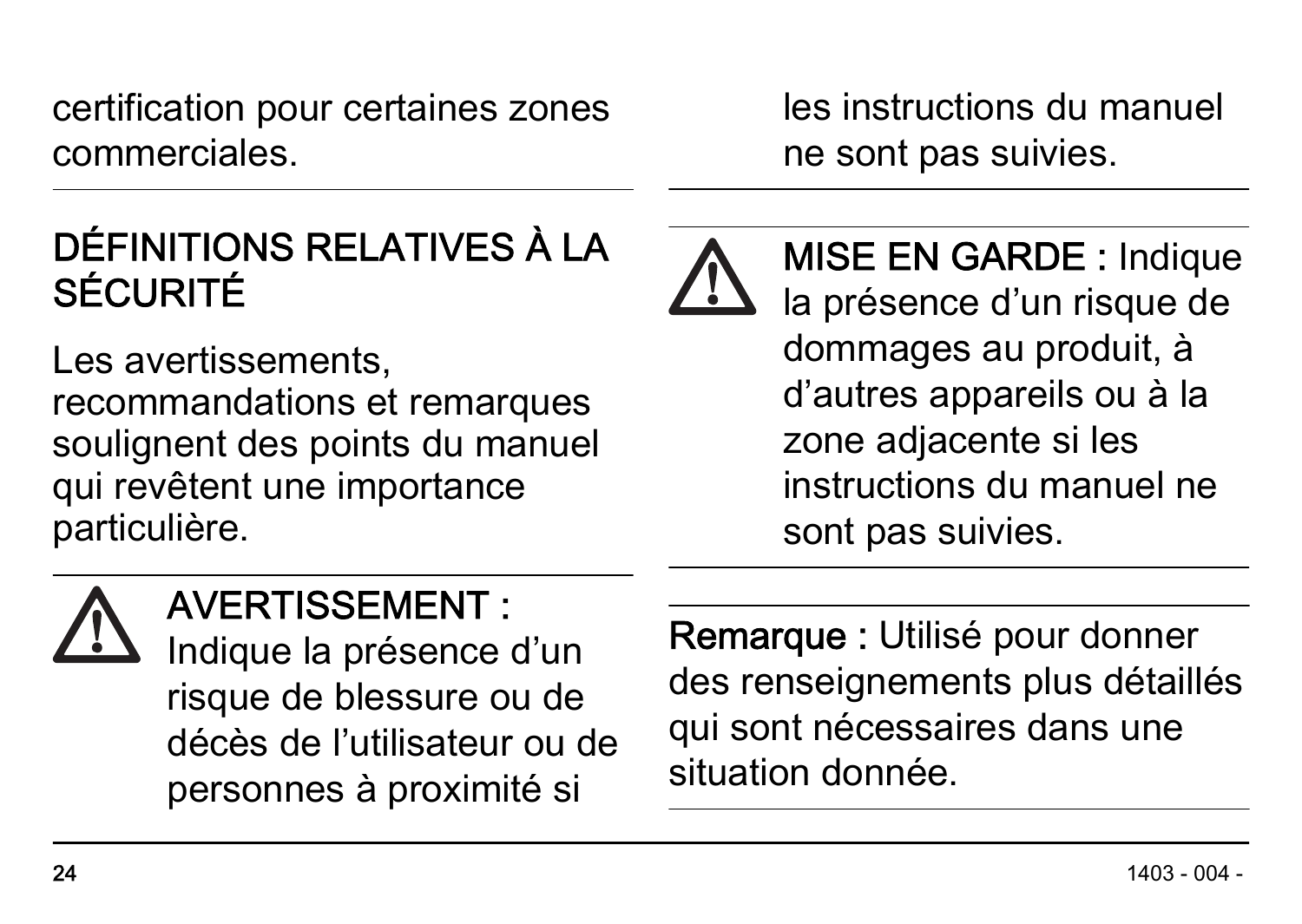## IMPORTANTES CONSIGNES DE SÉCURITÉ

AVERTISSEMENT : Lire toutes les instructions et consignes de sécurité. Le non-respect de ces instructions et consignes peut provoquer une électrocution, un incendie et des blessures graves.

• Utiliser uniquement les chargeurs QC330 ou QC500

pour charger les batteries d'origine Husqvarna. Les batteries sont cryptées au moyen d'un logiciel.

- Ne pas utiliser des batteries non rechargeables.
- Ne pas essayer de démonter ni de réparer le chargeur de batterie.
- Ne jamais raccorder les bornes du chargeur à un objet en métal.
- Le chargeur utilise un cordon d'alimentation C17 selon la feuille normalisée.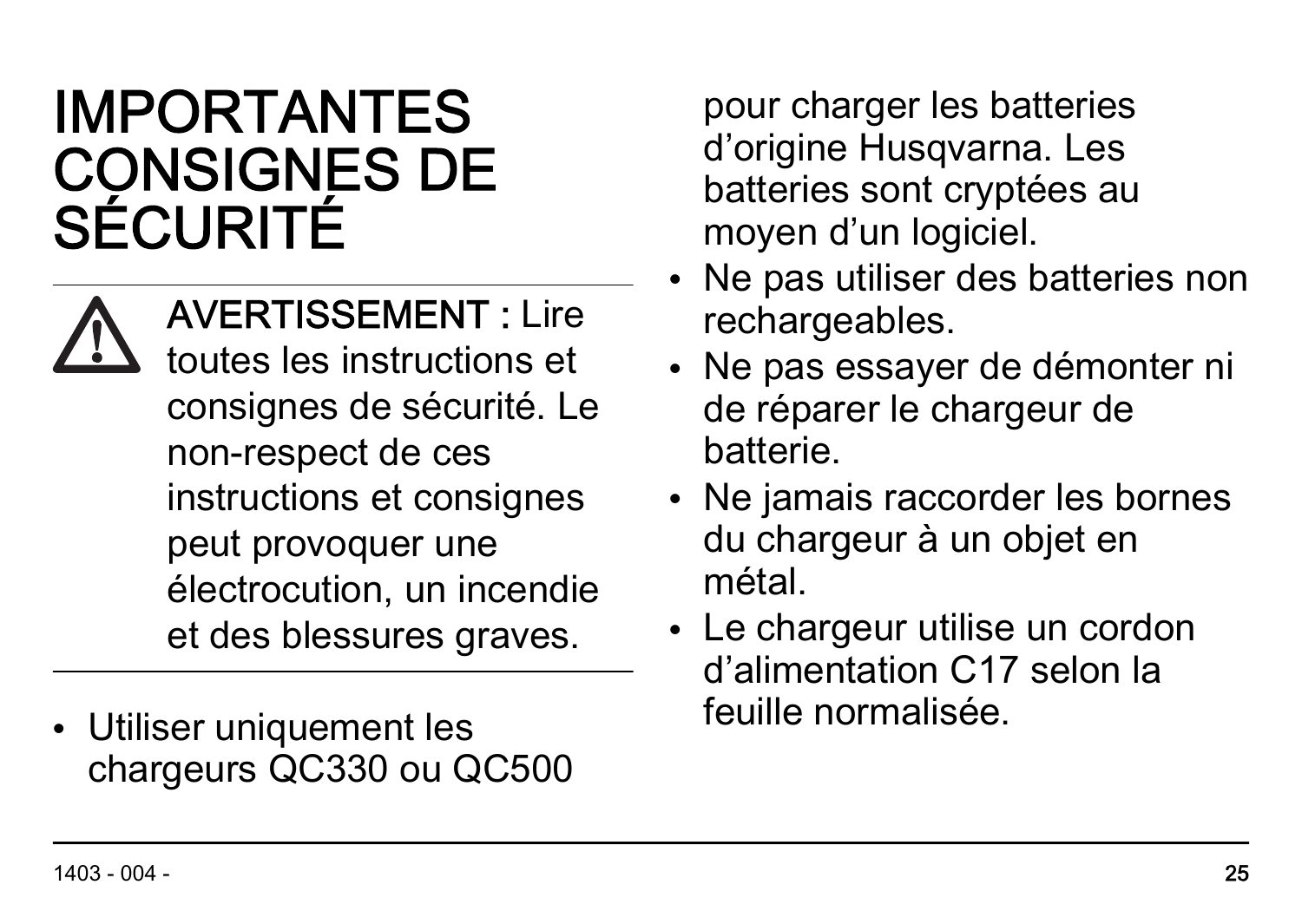- Utiliser une prise secteur mise à la terre approuvée qui n'est pas endommagée.
- Vérifier régulièrement que le cordon d'alimentation n'est pas endommagé. Débrancher immédiatement le chargeur de batterie si le cordon d'alimentation est endommagé.
- Si le cordon d'alimentation est endommagé, faites-le remplacer par un technicien agréé.
- Ne pas soulever le chargeur de batterie au moyen du cordon d'alimentation. Pour débrancher le chargeur de batterie de la

prise murale, tirer la fiche. Ne pas tirer le cordon d'alimentation.

- Tenir les câbles et les rallonges à l'abri de l'eau, de l'huile et des arêtes coupantes. S'assurer que le cordon d'alimentation n'est pas coincé entre les portes, les barrières ou quoique ce soit de semblable.
- Ne pas nettoyer la batterie ou le chargeur de batterie avec de l'eau.
- Maintenir le chargeur de batterie à l'écart des enfants.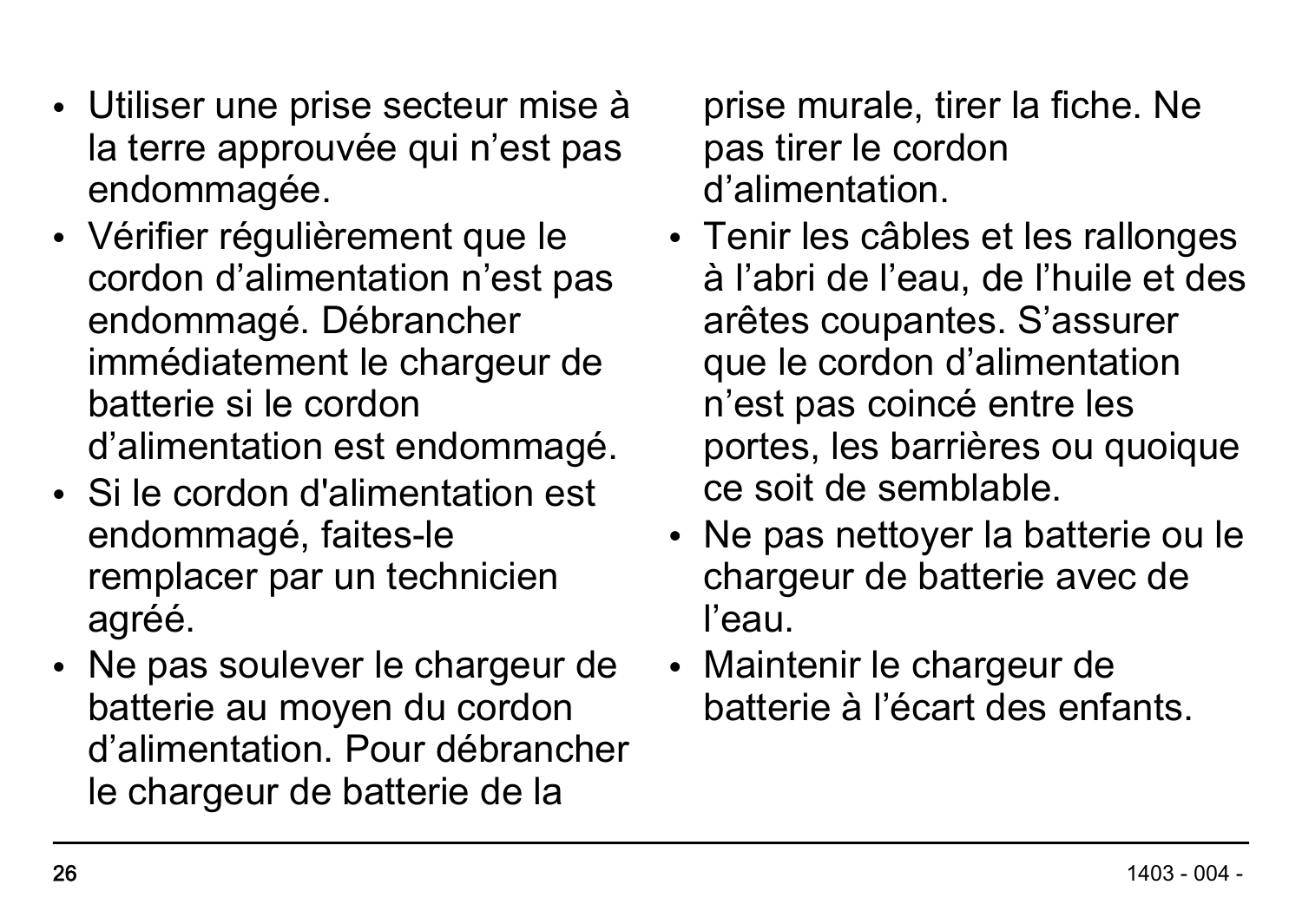- Ne jamais se servir d'un chargeur ou d'une batterie si l'un ou l'autre est défectueux.
- Ne pas utiliser le chargeur de batterie en cas de risque de foudre.
- N'utiliser le chargeur de batterie qu'à l'intérieur, dans un environnement où la circulation de l'air est bonne et où la température est adéquate.
- Maintenir le chargeur de batterie à l'abri de la lumière du soleil. Ne pas utiliser le chargeur de batterie à l'extérieur ou dans des conditions humides.
- Ne pas manipuler le chargeur de batterie avec les mains humides.
- Ne pas utiliser le chargeur de batterie à proximité de matériaux inflammables ou de matériaux qui peuvent engendrer une corrosion. Débrancher la prise du chargeur de batterie en cas de fumée ou d'incendie.
- Ne pas placer de couvercle sur le chargeur de batterie pendant le fonctionnement.
- Cette machine peut être utilisée par des enfants âgés de 8 ans et plus, des personnes à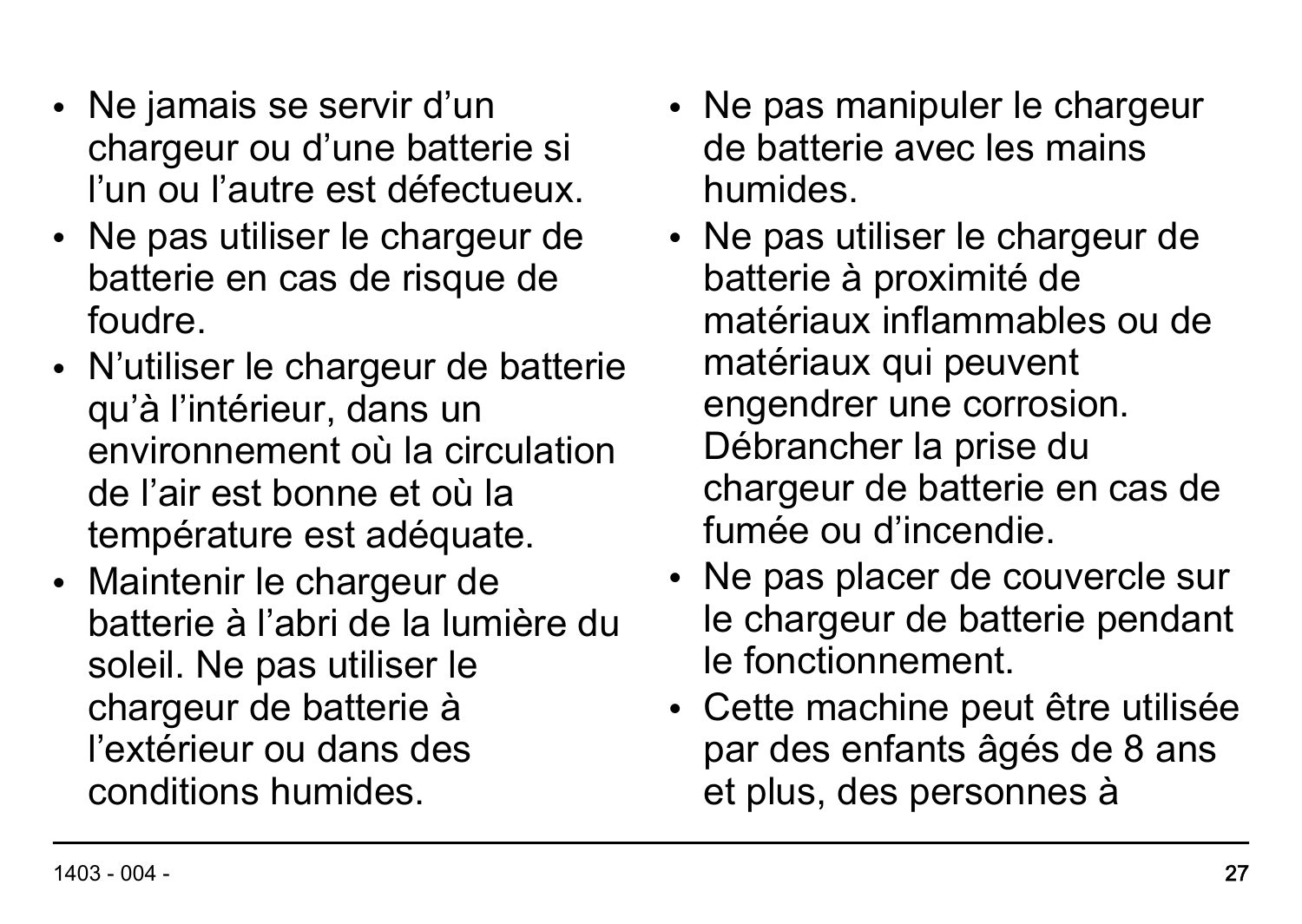capacités physique, mentale ou sensorielle réduites, ou des personnes avec un manque d'expérience et de connaissances s'ils sont supervisés ou s'ils ont reçu des instructions concernant l'utilisation de l'appareil de manière sécuritaire et s'ils comprennent les risques impliqués. Les enfants ne doivent pas jouer avec l'appareil. Le nettoyage et l'entretien ne doivent pas être effectués par un enfant sans supervision.

#### FONCTIONNEMENT

Utiliser le chargeur de batterie seulement lorsque la température ambiante est comprise entre 5 °C (41 °F) et 40 °C (104 °F).

#### FONCTIONNEMENT

- Toujours utiliser des batteries Husqvarna BLi100, BLi200, BLi300, BLi200X, BLi550X ou BLi950X.
- Utiliser le chargeur de batterie seulement lorsque la température ambiante est comprise entre 5 °C (41 °F) et 40 °C (104 °F).

#### Pour charger la batterie



MISE EN GARDE : S'assurer que la batterie, le chargeur de batterie et les bornes de la batterie sont propres et secs. Ne pas mettre la batterie dans le chargeur de batterie si cette première est sale ou humide.

1. Brancher le chargeur de batterie sur une prise secteur. Le voyant DEL du système de charge clignote 1 fois.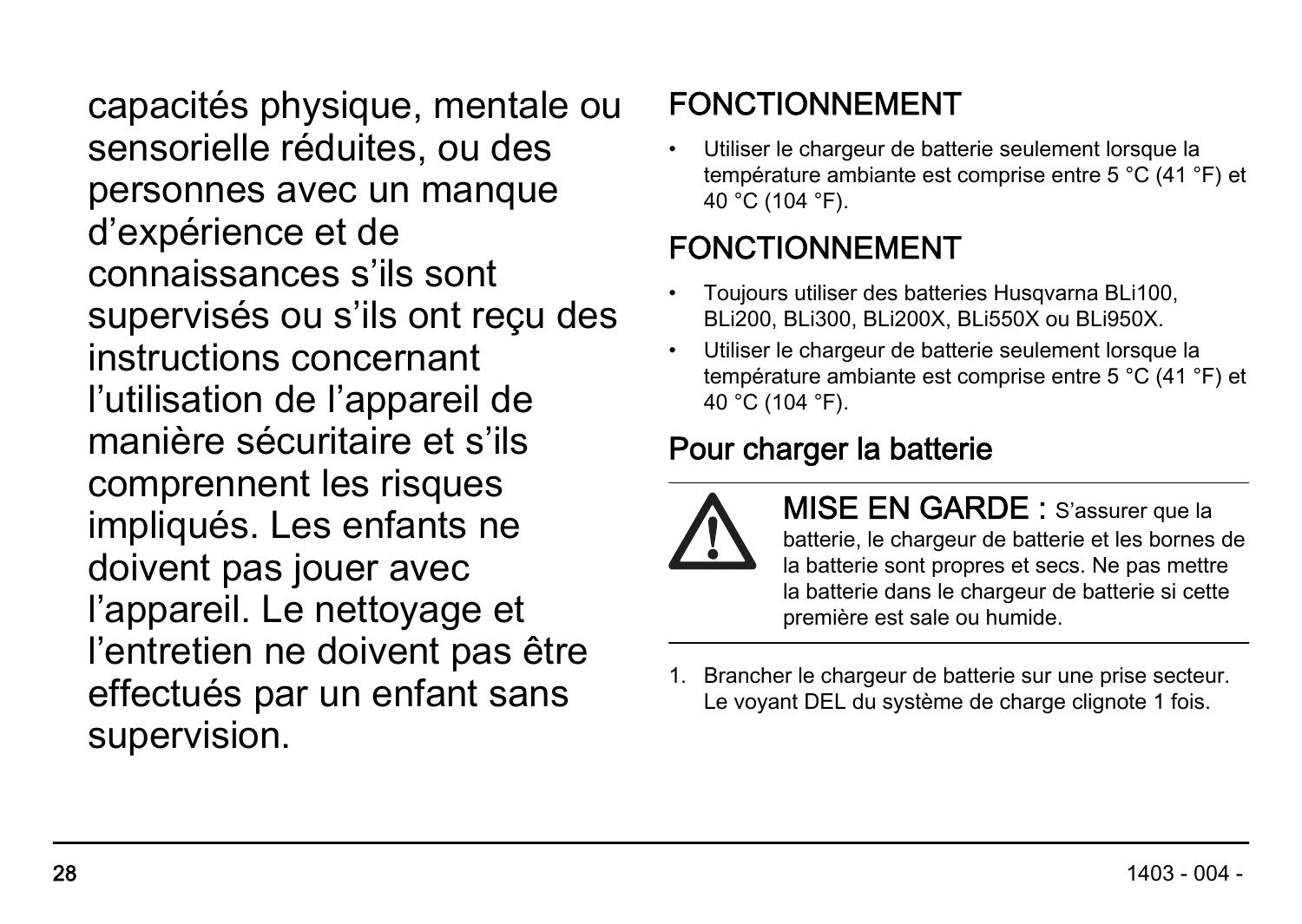

MISE EN GARDE : Brancher uniquement le chargeur de batterie sur une prise secteur à la tension et la fréquence indiquées sur la plaque signalétique.

- 2. Connecter la batterie au chargeur de batterie. La DEL verte s'allume.
- **DÉPANNAGE**
- 3. Retirer la batterie du chargeur lorsqu'elle est complètement chargée. Appuyer sur le bouton indicateur de la batterie pour connaître l'état de la batterie. Lorsque toutes les DEL de la batterie s'allument, la batterie est complètement chargée.
- 4. Tirer la fiche d'alimentation pour débrancher le chargeur de batterie de la prise secteur. Ne pas tirer le cordon d'alimentation.

| État                                                          | Anomalies potentielles                                                                                     | Procédure possible                                                                                                                                                                                                                                                                |
|---------------------------------------------------------------|------------------------------------------------------------------------------------------------------------|-----------------------------------------------------------------------------------------------------------------------------------------------------------------------------------------------------------------------------------------------------------------------------------|
| Le voyant DEL du systè-<br>me de charge clignote en<br>vert.  | Écart de température, la<br>batterie est trop froide ou<br>trop chaude pour être uti-<br>lisée ou chargée. | Laisser la batterie se refroidir ou se réchauffer. Lorsque la tempé-<br>rature de la batterie est adéquate, il sera possible de l'utiliser ou de<br>la recharger. Utiliser le chargeur de batterie à des températures<br>ambiantes comprises entre 5 °C (41 °F) et 40 °C (104 °F) |
| Le voyant DEL du systè-<br>me de charge est rouge.            | Erreur permanente du<br>chargeur de batterie                                                               | Communiquer avec votre centre de services.                                                                                                                                                                                                                                        |
| Le voyant DEL du systè-<br>me de charge clignote en<br>rouge. | Batterie défectueuse.                                                                                      | Communiquer avec votre centre de services.                                                                                                                                                                                                                                        |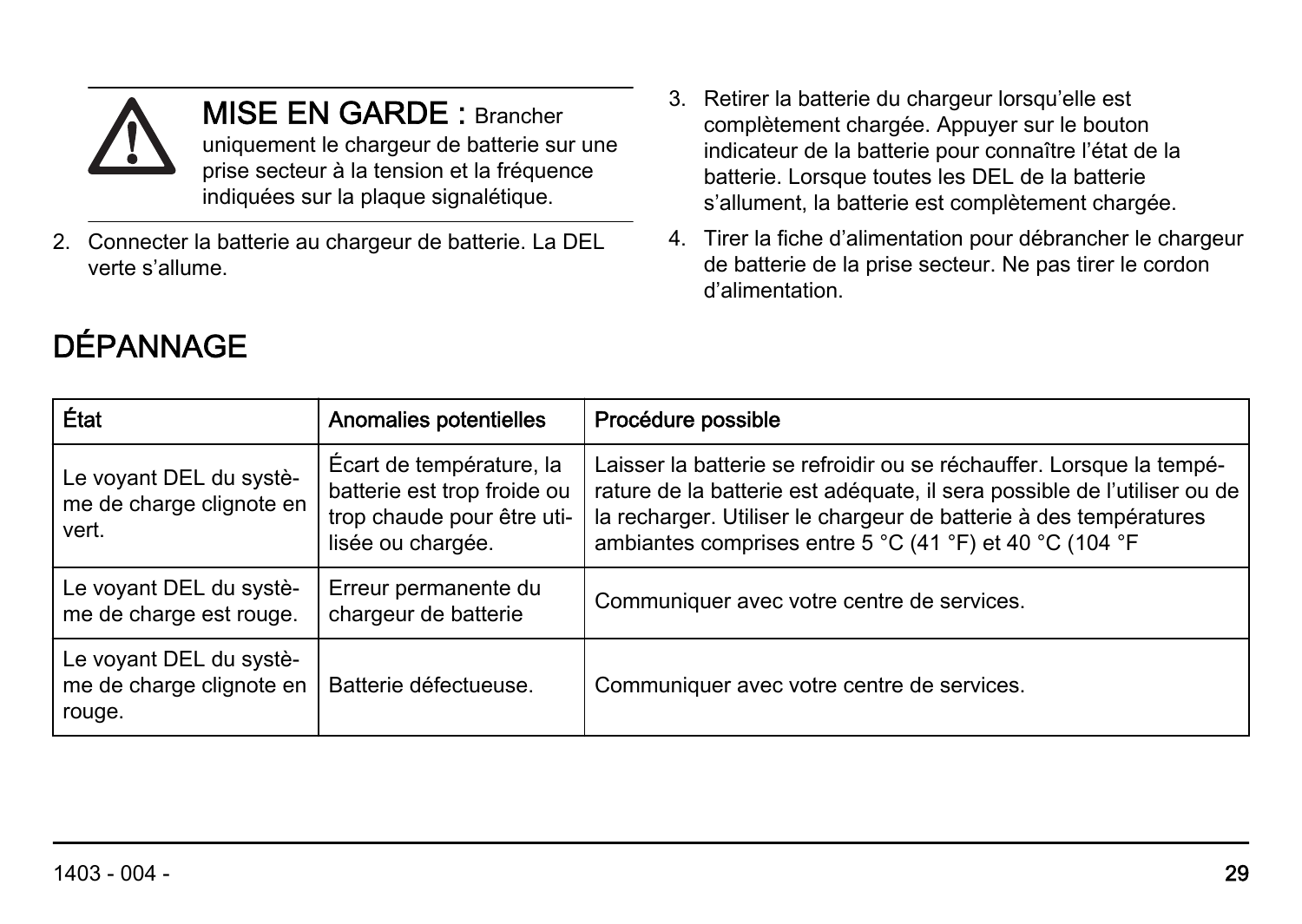#### TRANSPORT ET ENTREPOSAGE

- Immobiliser le produit en sécurité pendant le transport pour éviter tout dommage ou accident.
- Garder le produit dans un endroit verrouillé hors de portée des enfants et des personnes non autorisées.
- Placer le produit dans un endroit sec, à l'abri du gel et propre à la température adéquate.
- Stocker le produit dans les zones où la température ambiante est comprise entre 5 °C (41 °F) et 25 °C (77 °F). Garder le produit à l'écart des enfants.
- Tenir la batterie à l'écart du chargeur de batterie pendant la période d'entreposage.

#### MISE AU REBUT

Les produits Husqvarna ne sont pas des déchets ménagers et ne doivent être mis au rebut que de la façon indiquée dans le présent manuel.

- Respecter les exigences locales en matière de mise au rebut et la réglementation en vigueur.
- Recycler le chargeur de batteries et l'emballage dans un emplacement approprié.
- Communiquer avec votre concessionnaire Husqvarna local pour plus d'informations sur le recyclage et la mise au rebut du produit.

#### DONNÉES TECHNIQUES

Pour les caractéristiques techniques, se reporter à la plaque signalétique du chargeur de batterie.